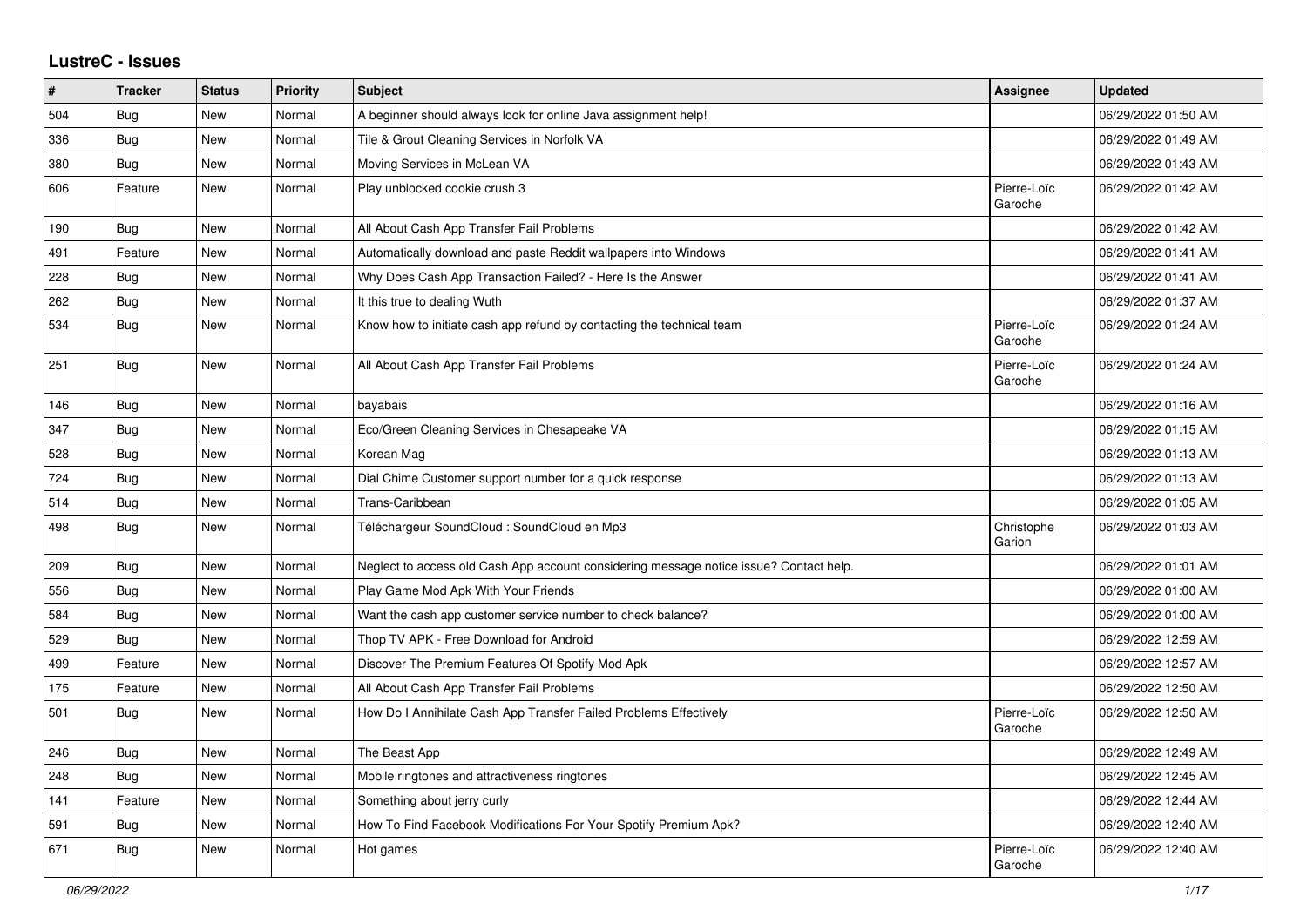| $\sharp$ | <b>Tracker</b> | <b>Status</b> | Priority | Subject                                                                             | <b>Assignee</b>        | <b>Updated</b>      |
|----------|----------------|---------------|----------|-------------------------------------------------------------------------------------|------------------------|---------------------|
| 478      | Feature        | New           | Normal   | Is it safe to install third-party WhatsApp GB?                                      |                        | 06/29/2022 12:37 AM |
| 667      | Bug            | New           | Normal   | What Is a Ringtone?                                                                 |                        | 06/29/2022 12:34 AM |
| 205      | Bug            | New           | Low      | Mens Designer Glasses                                                               |                        | 06/29/2022 12:33 AM |
| 482      | Bug            | New           | Normal   | <b>Text Window</b>                                                                  |                        | 06/29/2022 12:31 AM |
| 703      | Bug            | New           | Normal   | For real-time help, dial Facebook customer service number                           |                        | 06/29/2022 12:30 AM |
| 250      | <b>Bug</b>     | New           | Normal   | Reviews of phone ringtones                                                          |                        | 06/29/2022 12:29 AM |
| 619      | Bug            | New           | Normal   | Online Trusted Medicine Store in US for Health - Genericmedsupply                   |                        | 06/29/2022 12:26 AM |
| 635      | <b>Bug</b>     | New           | Normal   | Buy Steroids Online with OurMedicnes.com   Best Quality Steroids                    |                        | 06/29/2022 12:17 AM |
| 267      | Bug            | New           | Normal   | How To Use Internet Radio Services To Listen To Your Favorite Songs                 |                        | 06/29/2022 12:15 AM |
| 506      | Bug            | <b>New</b>    | Normal   | www.trendmicro.com/activate                                                         |                        | 06/29/2022 12:11 AM |
| 218      | Bug            | New           | Normal   | Popular Educational trends                                                          |                        | 06/29/2022 12:09 AM |
| 550      | <b>Bug</b>     | <b>New</b>    | Normal   | Nederland FM - beste manieren om naar internationale radio op internet te luisteren |                        | 06/29/2022 12:06 AM |
| 92       | Bug            | New           | High     | expression should have been normalized in EMF backend                               | Pierre-Loïc<br>Garoche | 06/29/2022 12:05 AM |
| 126      | Feature        | New           | Normal   | Stussy Air Force 1 replica                                                          |                        | 06/28/2022 11:56 PM |
| 282      | Bug            | New           | Normal   | Activate Cash App Card: Learn Simple Steps & Fix Errors                             |                        | 06/28/2022 11:54 PM |
| 488      | Bug            | New           | Normal   | Quick solution to solve cash app dispute by the technical team                      |                        | 06/28/2022 11:53 PM |
| 219      | Bug            | New           | Normal   | Free Ringtones for Cell Phones.                                                     |                        | 06/28/2022 11:49 PM |
| 503      | <b>Bug</b>     | New           | Normal   | Youtube Premium Apk free download for Android                                       |                        | 06/28/2022 11:41 PM |
| 244      | Bug            | New           | Normal   | Quels sont les avantages des stations de radio en ligne.                            |                        | 06/28/2022 11:32 PM |
| 669      | Feature        | New           | Normal   | Nursing Assignment Help                                                             |                        | 06/28/2022 11:16 PM |
| 497      | <b>Bug</b>     | New           | Normal   | Fake Nike Dunk Low Off-White Lot 50                                                 |                        | 06/28/2022 11:12 PM |
| 532      | <b>Bug</b>     | <b>New</b>    | Normal   | My Assignment Help                                                                  |                        | 06/28/2022 11:11 PM |
| 797      | <b>Bug</b>     | New           | Normal   | Psychedelic                                                                         | Christophe<br>Garion   | 06/28/2022 11:11 PM |
| 531      | Bug            | New           | Normal   | Cheap Assignment Writing Service UK                                                 | Anonymous              | 06/28/2022 11:08 PM |
| 265      | <b>Bug</b>     | New           | Normal   | 3 Faq's On Downloading To Your Apple Ipod                                           |                        | 06/28/2022 11:07 PM |
| 507      | Bug            | New           | Normal   | central.bitdefender.com                                                             |                        | 06/28/2022 11:02 PM |
| 519      | Bug            | New           | Normal   | Are you finding online UK Assignment writers?                                       |                        | 06/28/2022 11:01 PM |
| 530      | Bug            | New           | Normal   | Cheap Assignment Writing Service UK                                                 | Anonymous              | 06/28/2022 11:00 PM |
| 541      | Bug            | New           | Normal   | How to fix the cash app payment failed errors?                                      |                        | 06/28/2022 10:56 PM |
| 588      | <b>Bug</b>     | New           | Normal   | YouTube Vanced Apk Manager App - Como instalá-lo                                    |                        | 06/28/2022 10:56 PM |
| 255      | Feature        | New           | Normal   | best doctor for psoriasis                                                           |                        | 06/28/2022 10:56 PM |
| 789      | <b>Bug</b>     | New           | Normal   | Full version                                                                        |                        | 06/28/2022 10:51 PM |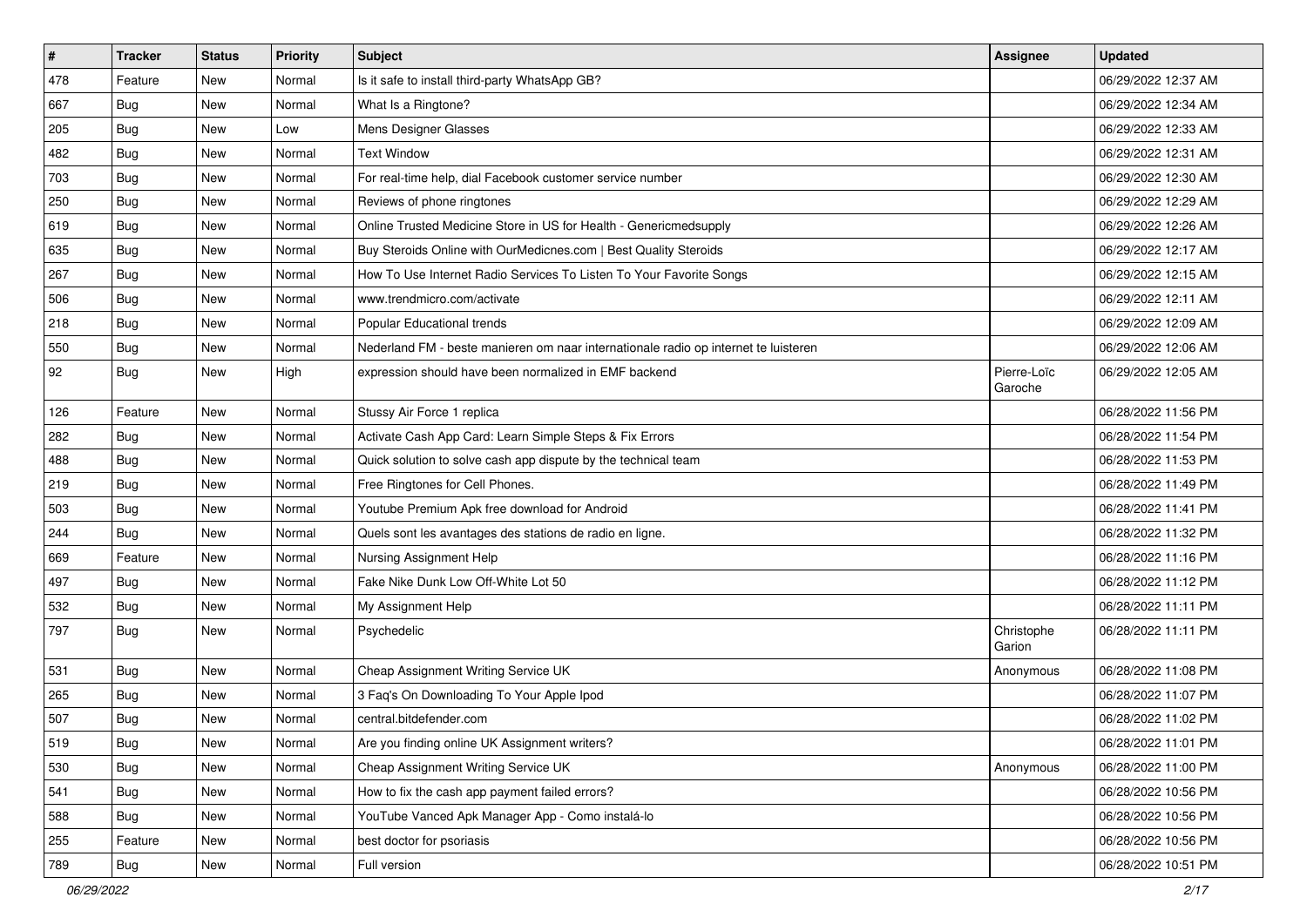| $\pmb{\#}$ | <b>Tracker</b> | <b>Status</b> | Priority | <b>Subject</b>                                                                   | <b>Assignee</b>        | <b>Updated</b>      |
|------------|----------------|---------------|----------|----------------------------------------------------------------------------------|------------------------|---------------------|
| 157        | <b>Bug</b>     | New           | Normal   | Forget cash app pin                                                              |                        | 06/28/2022 10:50 PM |
| 689        | <b>Bug</b>     | <b>New</b>    | Normal   | How to use twitch.tv/activate?                                                   |                        | 06/28/2022 10:48 PM |
| 281        | Feature        | New           | Normal   | what are the types of Ringtones?                                                 | Anonymous              | 06/28/2022 10:47 PM |
| 715        | Bug            | New           | Normal   | Puppy Playtime Descargar gratis                                                  |                        | 06/28/2022 10:46 PM |
| 808        | Bug            | New           | Normal   | Sinnvolle Guten-Morgen-Grüße                                                     |                        | 06/28/2022 10:45 PM |
| 505        | Bug            | New           | Normal   | www.trendmicro.com/activate                                                      |                        | 06/28/2022 10:41 PM |
| 723        | Bug            | New           | High     | The best horror game in 2021                                                     | Christophe<br>Garion   | 06/28/2022 10:32 PM |
| 269        | Bug            | New           | Normal   | Is there such a site for app design?                                             | Anonymous              | 06/28/2022 10:25 PM |
| 490        | Bug            | New           | Normal   | Unlock cash app account by getting quick solutions from the technical executives |                        | 06/28/2022 10:24 PM |
| 495        | Bug            | New           | Normal   | Twitch Clip Downloader Download Twitch Clips Online 2021                         |                        | 06/28/2022 10:24 PM |
| 527        | Feature        | New           | Normal   | My Teachers                                                                      |                        | 06/28/2022 10:18 PM |
| 333        | Bug            | New           | Normal   | Mold Removal Services in Norfolk VA                                              |                        | 06/28/2022 10:06 PM |
| 261        | Bug            | New           | Normal   | Ringtone Downloads - Easy Ways Come Up With Your Own Ringtones                   |                        | 06/28/2022 10:06 PM |
| 805        | Bug            | New           | Normal   | Ketamine Online Store                                                            | Christophe<br>Garion   | 06/28/2022 10:04 PM |
| 263        | Feature        | New           | Normal   | Wrecked Car Is Nothing But A Worthless                                           | Pierre-Loïc<br>Garoche | 06/28/2022 09:52 PM |
| 173        | Feature        | New           | Normal   | private limited company registration                                             |                        | 06/28/2022 09:51 PM |
| 683        | Feature        | New           | Normal   | Game creation                                                                    |                        | 06/28/2022 09:51 PM |
| 278        | Bug            | New           | Normal   | Cash App Help & Solutions - Here You Will Get Better Assistance                  |                        | 06/28/2022 09:45 PM |
| 886        | Bug            | New           | Normal   | Is the Fox News Channel on Roku free?                                            |                        | 06/28/2022 09:36 PM |
| 735        | <b>Bug</b>     | <b>New</b>    | Normal   | A quick fix of how to get money back from cash app stocks                        |                        | 06/28/2022 09:31 PM |
| 575        | Feature        | New           | Low      | cheap jordan replicas for sale                                                   | Pierre-Loïc<br>Garoche | 06/28/2022 09:31 PM |
| 699        | Bug            | New           | Normal   | Would you be able to utilize Cash App Twitch?                                    |                        | 06/28/2022 09:31 PM |
| 520        | Bug            | New           | Normal   | What Is The Major Role Of Cash.app/Help and Support Page?                        |                        | 06/28/2022 09:23 PM |
| 510        | Feature        | New           | Normal   | Fashion                                                                          | Anonymous              | 06/28/2022 09:23 PM |
| 493        | Feature        | New           | High     | chainsaw dance                                                                   |                        | 06/28/2022 09:15 PM |
| 696        | <b>Bug</b>     | New           | Normal   | How to Install the TuMangaOnline App                                             |                        | 06/28/2022 09:15 PM |
| 143        | <b>Bug</b>     | New           | Normal   | Bob lace front wigs                                                              |                        | 06/28/2022 09:13 PM |
| 331        | <b>Bug</b>     | New           | Normal   | Water Extraction Services in Norfolk VA                                          |                        | 06/28/2022 09:12 PM |
| 687        | <b>Bug</b>     | New           | Normal   | How to use twitch.tv/activate?                                                   |                        | 06/28/2022 09:12 PM |
| 119        | <b>Bug</b>     | New           | Normal   | klhjigyu                                                                         |                        | 06/28/2022 09:07 PM |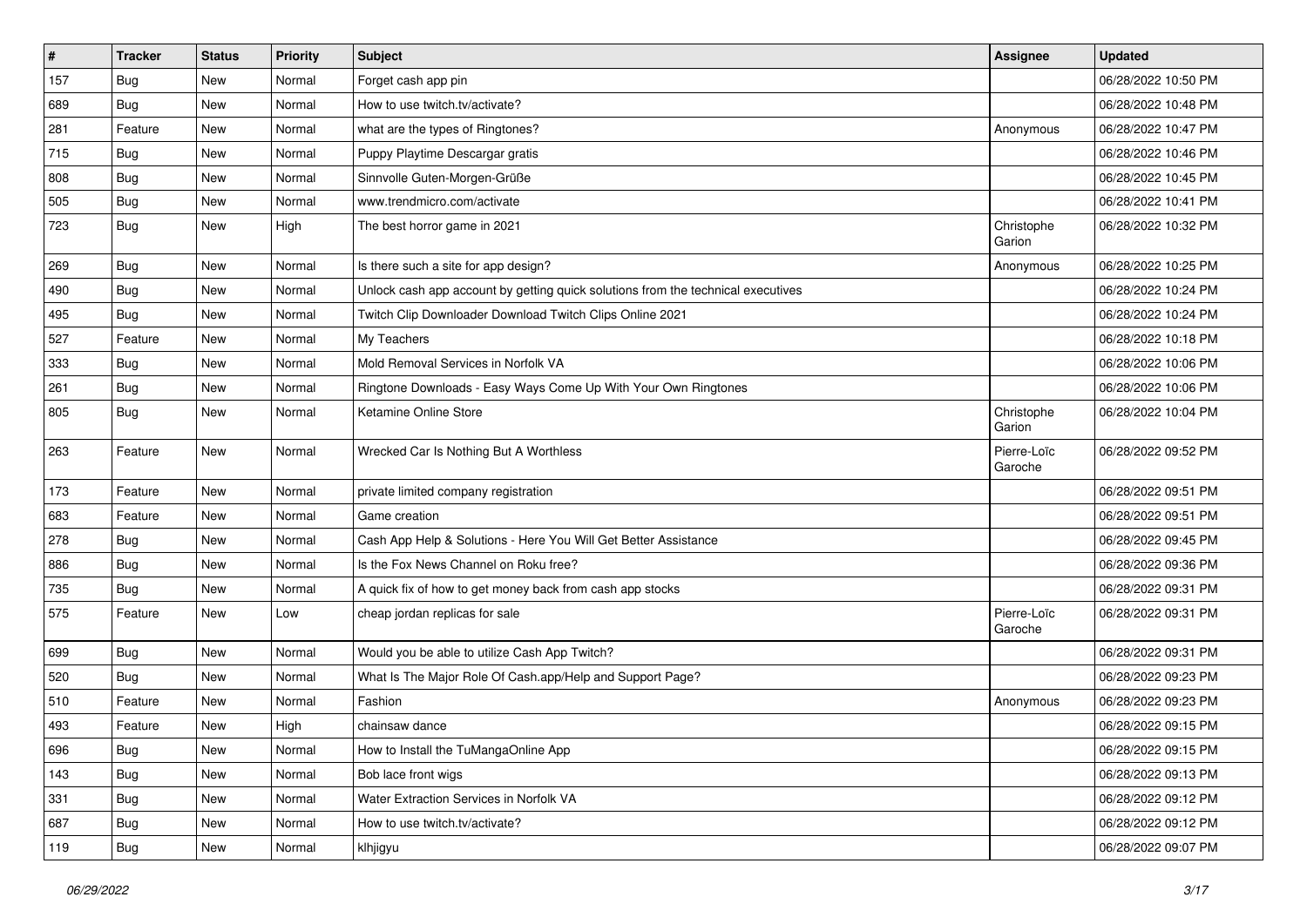| $\vert$ # | <b>Tracker</b> | <b>Status</b> | Priority | Subject                                                                                                                                                                                                                                                               | <b>Assignee</b>        | <b>Updated</b>      |
|-----------|----------------|---------------|----------|-----------------------------------------------------------------------------------------------------------------------------------------------------------------------------------------------------------------------------------------------------------------------|------------------------|---------------------|
| 492       | <b>Bug</b>     | New           | Normal   | HD Streamz MOD APK v3.5.5 (Keine Werbung)                                                                                                                                                                                                                             |                        | 06/28/2022 09:00 PM |
| 289       | <b>Bug</b>     | New           | Normal   | Recover Yahoo Mail Forgotten Password - Explore Kanata Chinese                                                                                                                                                                                                        |                        | 06/28/2022 08:55 PM |
| 656       | Bug            | New           | Normal   | Kiwi Nutrition Facts And Health Benefits                                                                                                                                                                                                                              |                        | 06/28/2022 08:54 PM |
| 518       | <b>Bug</b>     | New           | Normal   | How To Check The Balance Of Cash App Account By Taking Cash App Support?                                                                                                                                                                                              |                        | 06/28/2022 08:51 PM |
| 139       | <b>Bug</b>     | New           | Normal   | relseo                                                                                                                                                                                                                                                                |                        | 06/28/2022 08:48 PM |
| 239       | <b>Bug</b>     | New           | Normal   | Algunas características más de Choices MOD APK                                                                                                                                                                                                                        |                        | 06/28/2022 08:47 PM |
| 672       | Bug            | New           | Normal   | The easiest way to delete ringtones on iPhone                                                                                                                                                                                                                         |                        | 06/28/2022 08:44 PM |
| 138       | Bug            | New           | Normal   | own-sweethome                                                                                                                                                                                                                                                         |                        | 06/28/2022 08:42 PM |
| 292       | Bug            | New           | Normal   | Venmo to Cash App Transfer Of Money- Explore Here                                                                                                                                                                                                                     |                        | 06/28/2022 08:37 PM |
| 593       | Bug            | New           | Normal   | Eiffel Spark Ultimate C2 SN series is a fully synthetic range of advanced performance engine oils blended in high<br>performance fully synthetic (PAO – polyalphaolefin) basestocks fortified with advanced technology additive<br>system, specifically formulated to |                        | 06/28/2022 08:34 PM |
| 711       | Bug            | New           | Normal   | Human Fall Flat Apk Download                                                                                                                                                                                                                                          |                        | 06/28/2022 08:27 PM |
| 740       | Feature        | New           | Normal   | Online Thesis Help USA                                                                                                                                                                                                                                                |                        | 06/28/2022 08:25 PM |
| 171       | Feature        | New           | Normal   | loan management system                                                                                                                                                                                                                                                |                        | 06/28/2022 08:24 PM |
| 594       | Feature        | New           | Normal   | How does research proposal help online make it easy for me?                                                                                                                                                                                                           |                        | 06/28/2022 08:23 PM |
| 500       | <b>Bug</b>     | New           | Normal   | Simply contact the technical team, to find the solution to cash app refund problems.                                                                                                                                                                                  | Pierre-Loïc<br>Garoche | 06/28/2022 08:11 PM |
| 474       | Bug            | New           | Normal   | Floor Waxing Arlington MA                                                                                                                                                                                                                                             |                        | 06/28/2022 08:10 PM |
| 494       | <b>Bug</b>     | New           | Normal   | <b>Buy Discussion Post</b>                                                                                                                                                                                                                                            |                        | 06/28/2022 07:54 PM |
| 525       | Bug            | New           | Normal   | If you don't have a QR code: How to activate cash app card in app                                                                                                                                                                                                     |                        | 06/28/2022 07:52 PM |
| 487       | <b>Bug</b>     | New           | Normal   | Cheap Fake Dunks                                                                                                                                                                                                                                                      |                        | 06/28/2022 07:49 PM |
| 569       | <b>Bug</b>     | New           | Normal   | What is the incoming and outgoing mail server for Outlook IMAP settings?                                                                                                                                                                                              | Pierre-Loïc<br>Garoche | 06/28/2022 07:38 PM |
| 133       | Bug            | New           | Normal   | craftlabs                                                                                                                                                                                                                                                             |                        | 06/28/2022 07:37 PM |
| 167       | <b>Bug</b>     | New           | Normal   | instant loan without documents                                                                                                                                                                                                                                        | Anonymous              | 06/28/2022 07:35 PM |
| 515       | <b>Bug</b>     | New           | Normal   | Fragment Nike Dunk High Tokyo Fake                                                                                                                                                                                                                                    |                        | 06/28/2022 07:21 PM |
| 536       | <b>Bug</b>     | New           | Normal   | How to check the balance on the cash app card                                                                                                                                                                                                                         | Hamza<br>Bourbouh      | 06/28/2022 07:09 PM |
| 663       | Bug            | New           | Normal   | Know how the Cash app twitches words in a detailed way.                                                                                                                                                                                                               | Pierre-Loïc<br>Garoche | 06/28/2022 07:08 PM |
| 183       | Bug            | New           | Normal   | Nursing Assignment Help Online                                                                                                                                                                                                                                        |                        | 06/28/2022 07:07 PM |
| 229       | Feature        | New           | Normal   | How To Delete Cash App Account? - Check Out the Steps In Detail                                                                                                                                                                                                       |                        | 06/28/2022 07:06 PM |
| 258       | Bug            | New           | Normal   | Fake Nike Dunk High AMBUSH Deep Royal                                                                                                                                                                                                                                 |                        | 06/28/2022 07:04 PM |
| 243       | Feature        | New           | Normal   | Reconstruir la pandilla de la mafia en Gangstar Vegas MOD APK                                                                                                                                                                                                         |                        | 06/28/2022 06:59 PM |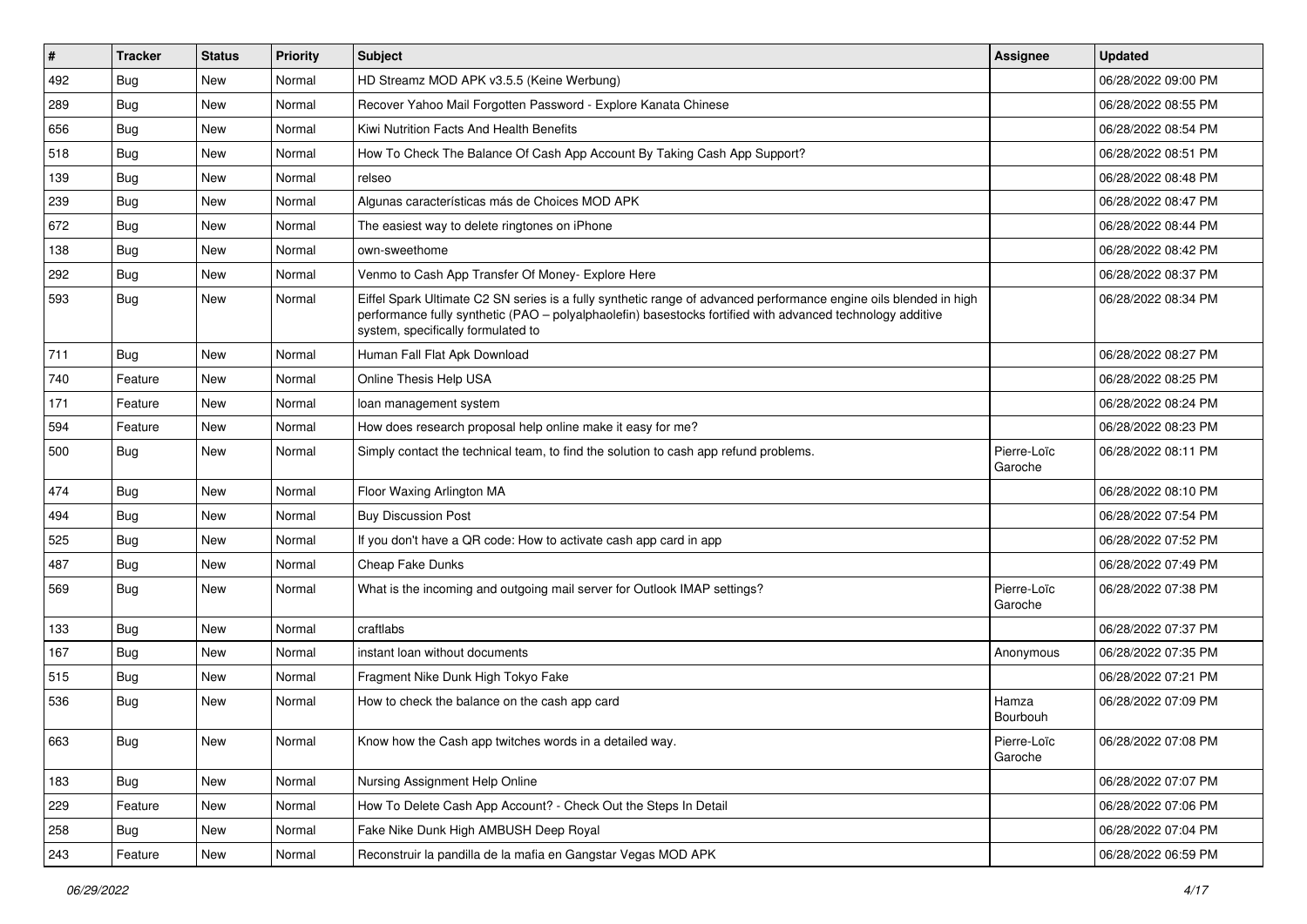| #    | <b>Tracker</b> | <b>Status</b> | <b>Priority</b> | <b>Subject</b>                                                                         | <b>Assignee</b>        | <b>Updated</b>      |
|------|----------------|---------------|-----------------|----------------------------------------------------------------------------------------|------------------------|---------------------|
| 888  | <b>Bug</b>     | New           | Normal          | Is the Fox News Channel on Roku free?                                                  |                        | 06/28/2022 06:58 PM |
| 155  | Bug            | New           | Normal          | Cant access my cash app account                                                        | Pierre-Loïc<br>Garoche | 06/28/2022 06:55 PM |
| 123  | Bug            | New           | Normal          | https://www.reddit.com/r/NRLgrandfinal2020/                                            |                        | 06/28/2022 06:50 PM |
| 372  | Bug            | New           | Normal          | Auto Transport Services in Arlington County VA                                         |                        | 06/28/2022 06:49 PM |
| 480  | Bug            | New           | Normal          | Nur Online Shop                                                                        |                        | 06/28/2022 06:46 PM |
| 271  | Feature        | New           | Normal          | Fashion                                                                                |                        | 06/28/2022 06:41 PM |
| 477  | Bug            | New           | Normal          | What Does Online Coupon Mean?                                                          |                        | 06/28/2022 06:40 PM |
| 693  | Feature        | New           | Normal          | How To Get My Money Back From The Cash App To Your Wallet?                             |                        | 06/28/2022 06:38 PM |
| 513  | Bug            | New           | Normal          | Unlock cash app account using the easy steps:                                          | Anonymous              | 06/28/2022 06:35 PM |
| 733  | <b>Bug</b>     | New           | Normal          | How does one go about getting a book deal?                                             |                        | 06/28/2022 06:35 PM |
| 533  | Bug            | New           | Normal          | How to complete the homework assignments in economics in the easiest way?              |                        | 06/28/2022 06:26 PM |
| 1110 | Bug            | New           | Normal          | Six Guns Mod Apk Answers Your Questions                                                | Pierre-Loïc<br>Garoche | 06/28/2022 06:26 PM |
| 680  | Feature        | <b>New</b>    | Normal          | Word Jewels 2                                                                          |                        | 06/28/2022 06:24 PM |
| 149  | Bug            | New           | Normal          | dftgy                                                                                  |                        | 06/28/2022 06:18 PM |
| 1000 | Bug            | New           | Normal          | Super easy way to zoom photos and upload to Instagram                                  | Christophe<br>Garion   | 06/28/2022 06:14 PM |
| 207  | Feature        | <b>New</b>    | Low             | real estate lead conversion                                                            |                        | 06/28/2022 06:09 PM |
| 473  | Bug            | New           | Normal          | Floor Stripping Arlington MA                                                           |                        | 06/28/2022 06:09 PM |
| 709  | Bug            | New           | Normal          | How To Load Cash App Card At Walmart Without Having To Face Any Hassle?                |                        | 06/28/2022 06:08 PM |
| 648  | Feature        | New           | Normal          | <b>Plum Health Benefits</b>                                                            |                        | 06/28/2022 06:02 PM |
| 651  | Bug            | New           | Normal          | Salmon Health Benefits                                                                 |                        | 06/28/2022 05:49 PM |
| 684  | <b>Bug</b>     | New           | Normal          | Difference between paper map and online map                                            |                        | 06/28/2022 05:41 PM |
| 780  | Bug            | New           | Normal          | <b>Best Whatsapp Modified APKs</b>                                                     | Pierre-Loïc<br>Garoche | 06/28/2022 05:38 PM |
| 169  | Bug            | New           | Normal          | CV Maker - UAE CV Writing Agency                                                       |                        | 06/28/2022 05:38 PM |
| 486  | <b>Bug</b>     | New           | Low             | <b>HP Wireless Printer Setup</b>                                                       | Anonymous              | 06/28/2022 05:35 PM |
| 136  | <b>Bug</b>     | New           | Normal          | snappow                                                                                |                        | 06/28/2022 05:34 PM |
| 599  | Bug            | New           | Normal          | Do you know how to delete cash app account from your computer?                         |                        | 06/28/2022 05:16 PM |
| 813  | Feature        | New           | Normal          | Canon.com/ijsetup                                                                      |                        | 06/28/2022 05:15 PM |
| 75   | <b>Bug</b>     | New           | Normal          | exception File "checks/algebraicLoop.ml", line 368, characters 16-22: Assertion failed |                        | 06/28/2022 05:14 PM |
| 549  | Bug            | New           | Normal          | Radio Luisteren                                                                        |                        | 06/28/2022 05:11 PM |
| 180  | Feature        | New           | Normal          | homoeobazaar                                                                           |                        | 06/28/2022 05:10 PM |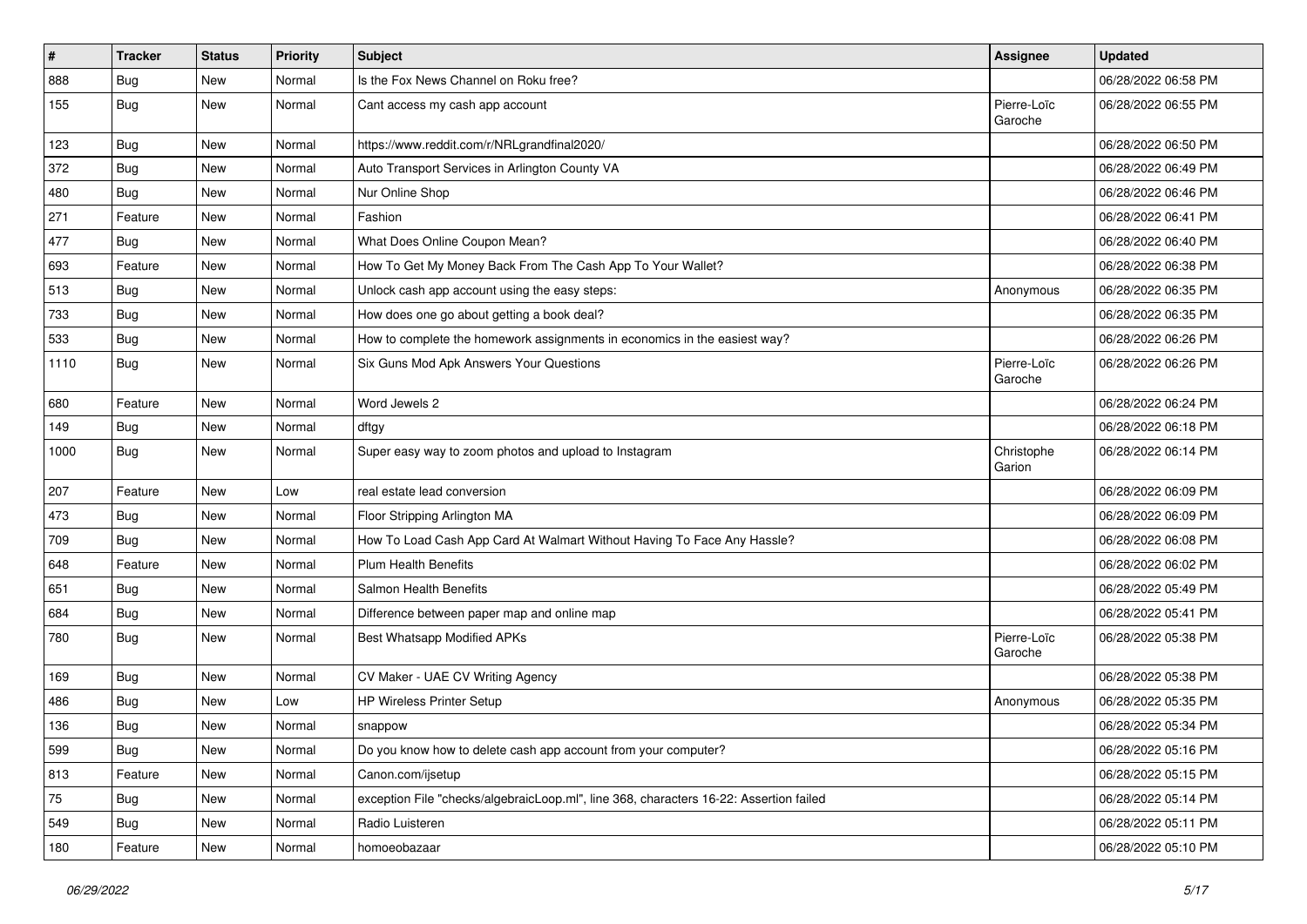| $\vert$ # | <b>Tracker</b> | <b>Status</b> | <b>Priority</b> | Subject                                                                                                                                      | Assignee               | <b>Updated</b>      |
|-----------|----------------|---------------|-----------------|----------------------------------------------------------------------------------------------------------------------------------------------|------------------------|---------------------|
| 694       | <b>Bug</b>     | New           | Normal          | How to Get Guidance On How To Cash App Withdrawal Limit?                                                                                     | Christophe<br>Garion   | 06/28/2022 04:59 PM |
| 508       | Bug            | New           | Normal          | hire a professional dissertation help                                                                                                        |                        | 06/28/2022 04:58 PM |
| 643       | Bug            | New           | Normal          | Oreo TV Apk Download                                                                                                                         |                        | 06/28/2022 04:57 PM |
| 164       | <b>Bug</b>     | New           | Normal          | dfgbd                                                                                                                                        |                        | 06/28/2022 04:56 PM |
| 159       | Bug            | New           | Normal          | xfguih njgkh                                                                                                                                 |                        | 06/28/2022 04:45 PM |
| 726       | <b>Bug</b>     | New           | Normal          | Mobile Application Development Services                                                                                                      |                        | 06/28/2022 04:44 PM |
| 697       | Bug            | New           | Normal          | How to Descargar Pura TV For Android                                                                                                         |                        | 06/28/2022 04:43 PM |
| 224       | Feature        | New           | Normal          | Instant Personal Loan                                                                                                                        | Pierre-Loïc<br>Garoche | 06/28/2022 04:40 PM |
| 489       | Bug            | New           | Normal          | Get cash app refund instantly if sent to the wrong person                                                                                    |                        | 06/28/2022 04:37 PM |
| 186       | Feature        | New           | Normal          | homoeobazaar                                                                                                                                 |                        | 06/28/2022 04:29 PM |
| 664       | Bug            | New           | Normal          | Tea TV Apk Download - The Best Way to Watch Movies Offline                                                                                   |                        | 06/28/2022 04:09 PM |
| 639       | Bug            | New           | Normal          | thong tin chinh xac                                                                                                                          |                        | 06/28/2022 04:07 PM |
| 1115      | Bug            | New           | Normal          | How to access your saved favorite Tiktok                                                                                                     |                        | 06/28/2022 03:59 PM |
| 496       | Bug            | New           | Normal          | What is Live NetTV?                                                                                                                          |                        | 06/28/2022 03:58 PM |
| 74        | <b>Bug</b>     | New           | Normal          | const is not supported inside contract                                                                                                       | Pierre-Loïc<br>Garoche | 06/28/2022 03:54 PM |
| 571       | Bug            | New           | Normal          | How may the Cash app dispute your trade?                                                                                                     | Pierre-Loïc<br>Garoche | 06/28/2022 03:52 PM |
| 793       | Feature        | New           | Urgent          | Where can I find cheap FIFA coins?                                                                                                           | Pierre-Loïc<br>Garoche | 06/28/2022 03:41 PM |
| 76        | Bug            | New           | Normal          | Import error: Load error: imported node real_to_int declared in a regular Lustre file. File "include/conv.lusi", line 1,<br>characters 0-64: |                        | 06/28/2022 03:37 PM |
| 769       | Bug            | New           | Normal          | check my cash app                                                                                                                            |                        | 06/28/2022 03:29 PM |
| 816       | Bug            | New           | Normal          | Play Scribble io fun with everyone                                                                                                           |                        | 06/28/2022 03:20 PM |
| 674       | Bug            | New           | Normal          | The best game in 2021                                                                                                                        | Pierre-Loïc<br>Garoche | 06/28/2022 03:17 PM |
| 570       | Bug            | New           | Normal          | What is Sutton bank cash app customer service phone number?                                                                                  | Pierre-Loïc<br>Garoche | 06/28/2022 03:09 PM |
| 312       | Bug            | New           | Normal          | Stain Protection Services in Virginia Beach VA                                                                                               |                        | 06/28/2022 02:57 PM |
| 240       | Feature        | New           | Normal          | Juego interesante de Dragon Ball Legends MOD APK                                                                                             |                        | 06/28/2022 02:55 PM |
| 980       | Bug            | New           | Normal          | Free Gas Cards for the Unemployed                                                                                                            |                        | 06/28/2022 02:54 PM |
| 214       | Feature        | New           | Normal          | Five Christmas Apps For Apple Users                                                                                                          |                        | 06/28/2022 02:49 PM |
| 645       | Bug            | New           | Normal          | thong tin chinh xac nhat hom nay                                                                                                             |                        | 06/28/2022 02:48 PM |
| 197       | <b>Bug</b>     | New           | Normal          | SBL JABORANDI PLUS HAIR OIL - COMPLETE SCALP CARE (100ML)                                                                                    |                        | 06/28/2022 02:47 PM |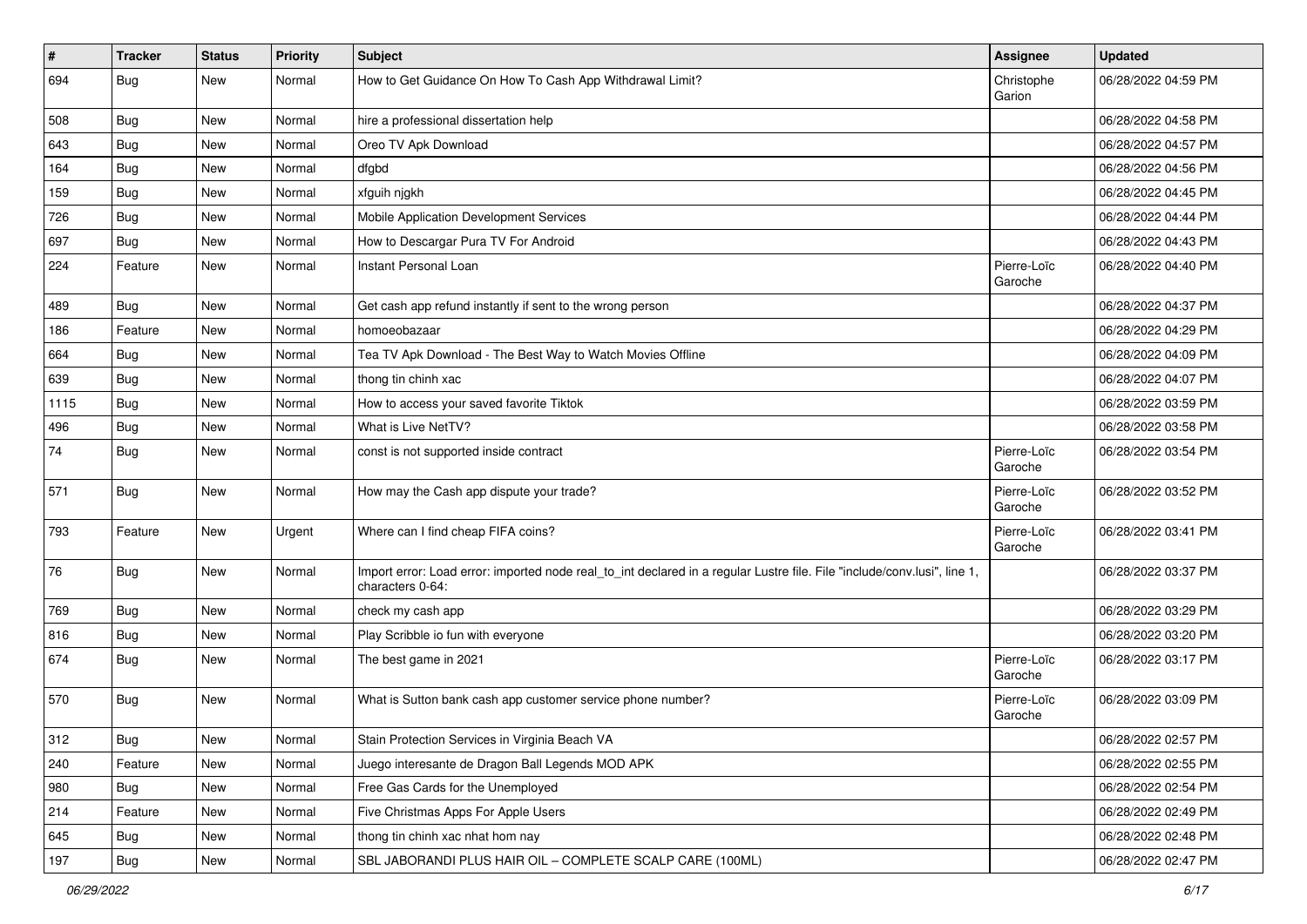| $\pmb{\#}$ | <b>Tracker</b> | <b>Status</b> | Priority | Subject                                                                                             | Assignee               | <b>Updated</b>      |
|------------|----------------|---------------|----------|-----------------------------------------------------------------------------------------------------|------------------------|---------------------|
| 647        | Feature        | New           | Normal   | <b>Cranberry Health Benefits</b>                                                                    |                        | 06/28/2022 02:47 PM |
| 553        | Bug            | <b>New</b>    | Normal   | Cinema HD APK - Free Movie Enjoyment App on Android                                                 |                        | 06/28/2022 02:34 PM |
| 1077       | Bug            | New           | Normal   | Les excellentes façons d'utiliser ces images                                                        |                        | 06/28/2022 02:33 PM |
| 194        | Bug            | New           | Normal   | lace closure wigs                                                                                   |                        | 06/28/2022 02:29 PM |
| 759        | <b>Bug</b>     | New           | Normal   | Canon IJ Network Tool                                                                               | Pierre-Loïc<br>Garoche | 06/28/2022 01:57 PM |
| 776        | Bug            | New           | Normal   | Wibargain                                                                                           |                        | 06/28/2022 01:57 PM |
| 181        | Bug            | New           | Normal   | <b>Healthcare Custom Writing Services</b>                                                           |                        | 06/28/2022 01:52 PM |
| 576        | Bug            | New           | Normal   | So laden Sie ein Instagram-Bild herunter                                                            |                        | 06/28/2022 01:51 PM |
| 605        | Feature        | New           | Normal   | What will the future of logo design be like?                                                        |                        | 06/28/2022 01:31 PM |
| 969        | <b>Bug</b>     | New           | Normal   | Watch NCAA Football Live Match Free                                                                 |                        | 06/28/2022 01:31 PM |
| 280        | Bug            | New           | Normal   | Pacific Web Design                                                                                  |                        | 06/28/2022 01:25 PM |
| 315        | <b>Bug</b>     | New           | Normal   | Dissertation help UK                                                                                |                        | 06/28/2022 01:20 PM |
| 729        | Bug            | New           | Normal   | Canon IJ Network Tool                                                                               |                        | 06/28/2022 01:10 PM |
| 545        | Feature        | New           | Normal   | <b>Best Canvas Print Company</b>                                                                    |                        | 06/28/2022 01:08 PM |
| 460        | Bug            | New           | Normal   | Floor Cleaning Medford MA                                                                           |                        | 06/28/2022 01:07 PM |
| 815        | Bug            | New           | Normal   | how do i call cash app customer service                                                             | Xavier Thirioux        | 06/28/2022 01:04 PM |
| 201        | Bug            | New           | Normal   | closure wig                                                                                         |                        | 06/28/2022 12:58 PM |
| 574        | Bug            | New           | Normal   | How to fix the Epson printer offline issue due to a wired connection?                               |                        | 06/28/2022 12:52 PM |
| 134        | <b>Bug</b>     | New           | Normal   | wisegolfers                                                                                         |                        | 06/28/2022 12:44 PM |
| 784        | Bug            | New           | Normal   | How To Add Money On Cash App Card And Check The Funds?                                              |                        | 06/28/2022 12:36 PM |
| 524        | Bug            | New           | Normal   | How Does Google Account Recovery Work If Your Account Is Hacked?                                    |                        | 06/28/2022 12:36 PM |
| 670        | <b>Bug</b>     | New           | Normal   | JTWhatsApp Apk - The New and Improved WhatsApp                                                      |                        | 06/28/2022 12:32 PM |
| 773        | <b>Bug</b>     | New           | Normal   | Spades - Play online free                                                                           |                        | 06/28/2022 12:26 PM |
| 471        | Bug            | New           | Normal   | Residential Floor Cleaning Westchester MA                                                           |                        | 06/28/2022 12:23 PM |
| 828        | Bug            | New           | Normal   | Nursery management                                                                                  |                        | 06/28/2022 12:10 PM |
| 206        | Bug            | New           | Low      | <b>Cheap Electric Bikes</b>                                                                         |                        | 06/28/2022 12:08 PM |
| 743        | <b>Bug</b>     | New           | Normal   | They promote 'pixel art' contests and a 'game jam' related to the work and figure of Carlos Casares |                        | 06/28/2022 12:04 PM |
| 690        | <b>Bug</b>     | New           | Normal   | campervan hire                                                                                      |                        | 06/28/2022 11:55 AM |
| 781        | Bug            | New           | Normal   | Free Whatsapp Group to Join                                                                         |                        | 06/28/2022 11:48 AM |
| 464        | <b>Bug</b>     | New           | Normal   | Upholstery Cleaning Westchester MA                                                                  |                        | 06/28/2022 11:39 AM |
| 785        | <b>Bug</b>     | New           | Normal   | How To Get Money Off Cash App Without Card Or With A Card?                                          |                        | 06/28/2022 11:35 AM |
| 1116       | <b>Bug</b>     | New           | Normal   | ipTV smarts pro                                                                                     |                        | 06/28/2022 11:34 AM |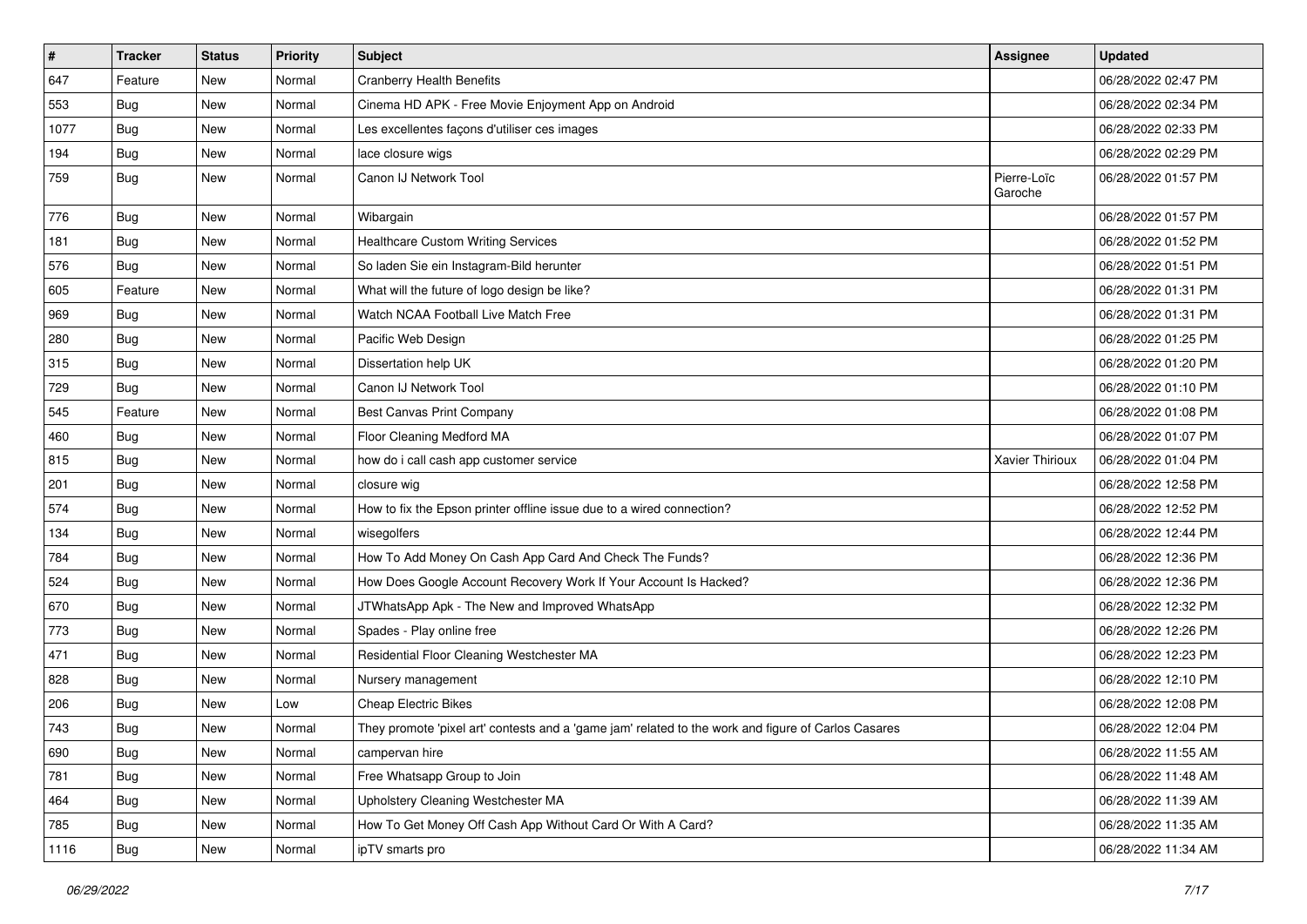| $\sharp$ | <b>Tracker</b> | <b>Status</b> | Priority | <b>Subject</b>                                                                                          | Assignee               | <b>Updated</b>      |
|----------|----------------|---------------|----------|---------------------------------------------------------------------------------------------------------|------------------------|---------------------|
| 174      | Feature        | New           | Normal   | Digital Marketing Philadelphia                                                                          |                        | 06/28/2022 11:34 AM |
| 321      | <b>Bug</b>     | New           | Normal   | Tile & Grout Cleaning Services in Virginia Beach VA                                                     |                        | 06/28/2022 11:31 AM |
| 627      | <b>Bug</b>     | New           | Normal   | <b>HELO</b>                                                                                             |                        | 06/28/2022 11:28 AM |
| 981      | <b>Bug</b>     | New           | Normal   | VidMate Mod APK                                                                                         |                        | 06/28/2022 11:24 AM |
| 976      | <b>Bug</b>     | New           | Normal   | How to delete the cash app account history right now?                                                   | Hamza<br>Bourbouh      | 06/28/2022 11:22 AM |
| 1114     | Bug            | New           | Normal   | To control the car, all you must do is click to go left or right and release the button to go straight. |                        | 06/28/2022 11:16 AM |
| 794      | Feature        | New           | Normal   | Safe place to buy fifa coins                                                                            |                        | 06/28/2022 11:15 AM |
| 810      | Feature        | New           | Normal   | how to remove viruses from a phone                                                                      |                        | 06/28/2022 11:13 AM |
| 637      | Feature        | <b>New</b>    | Normal   | Why do the Outlook rules not work in my account?                                                        |                        | 06/28/2022 11:12 AM |
| 129      | Bug            | New           | Normal   | xcvgbgh                                                                                                 |                        | 06/28/2022 11:10 AM |
| 820      | Bug            | New           | Normal   | Metal Slug Apk para Android                                                                             |                        | 06/28/2022 11:01 AM |
| 170      | Feature        | New           | Normal   | top mba colleges in bangalore                                                                           |                        | 06/28/2022 10:55 AM |
| 182      | <b>Bug</b>     | New           | Normal   | <b>Healthcare Custom Writing Services</b>                                                               |                        | 06/28/2022 10:53 AM |
| 611      | Feature        | New           | Normal   | Buy All Modafinil & Armodafinil Tablets @Buy Modafinil US                                               |                        | 06/28/2022 10:53 AM |
| 151      | Feature        | New           | Normal   | Law Essay Writing Service - Assignments Planet                                                          |                        | 06/28/2022 10:50 AM |
| 1129     | <b>Bug</b>     | New           | Normal   | how to enable direct deposit on cash app?                                                               |                        | 06/28/2022 10:44 AM |
| 469      | Bug            | New           | Normal   | Germs Removal Westchester MA                                                                            |                        | 06/28/2022 10:40 AM |
| 1018     | Bug            | New           | Normal   | So erhalten Sie ein kostenloses Hörbuch                                                                 |                        | 06/28/2022 10:39 AM |
| 678      | Bug            | New           | Normal   | How to be a winner in buidnow gg                                                                        |                        | 06/28/2022 10:22 AM |
| 654      | Feature        | New           | Normal   | <b>Peach Health Benefits</b>                                                                            |                        | 06/28/2022 10:03 AM |
| 666      | Bug            | New           | Normal   | 470+ pages à colorier de Noël                                                                           |                        | 06/28/2022 10:02 AM |
| 809      | Bug            | New           | Normal   | Smash Karts - immerse yourself in the exciting race                                                     |                        | 06/28/2022 09:57 AM |
| 632      | <b>Bug</b>     | New           | Normal   | CheapestMedsShop   100% Safe Medicines Online in UK & AUS.                                              |                        | 06/28/2022 09:52 AM |
| 128      | Bug            | New           | Normal   | dfgbd                                                                                                   |                        | 06/28/2022 09:48 AM |
| 997      | Bug            | New           | Normal   | 123.hp.com/laserjet                                                                                     |                        | 06/28/2022 09:48 AM |
| 565      | <b>Bug</b>     | New           | Normal   | How To Install RepelisPlus On Your Android Phone?                                                       |                        | 06/28/2022 09:46 AM |
| 610      | Feature        | New           | Normal   | CheapestMedsShop 100% Safe Medicines Online in USA UK & AUS.                                            |                        | 06/28/2022 09:42 AM |
| 1100     | Feature        | New           | Low      | Food Products                                                                                           | Pierre-Loïc<br>Garoche | 06/28/2022 09:40 AM |
| 275      | Bug            | New           | Normal   | Activate Cash App Card With Or Without QR - Step By Step Guide                                          | Pierre-Loïc<br>Garoche | 06/28/2022 09:33 AM |
| 234      | Bug            | New           | Normal   | My Personal Experience With the College Writing Services                                                |                        | 06/28/2022 09:28 AM |
| 817      | <b>Bug</b>     | New           | Normal   | Pacman 30th Anniversary                                                                                 |                        | 06/28/2022 09:20 AM |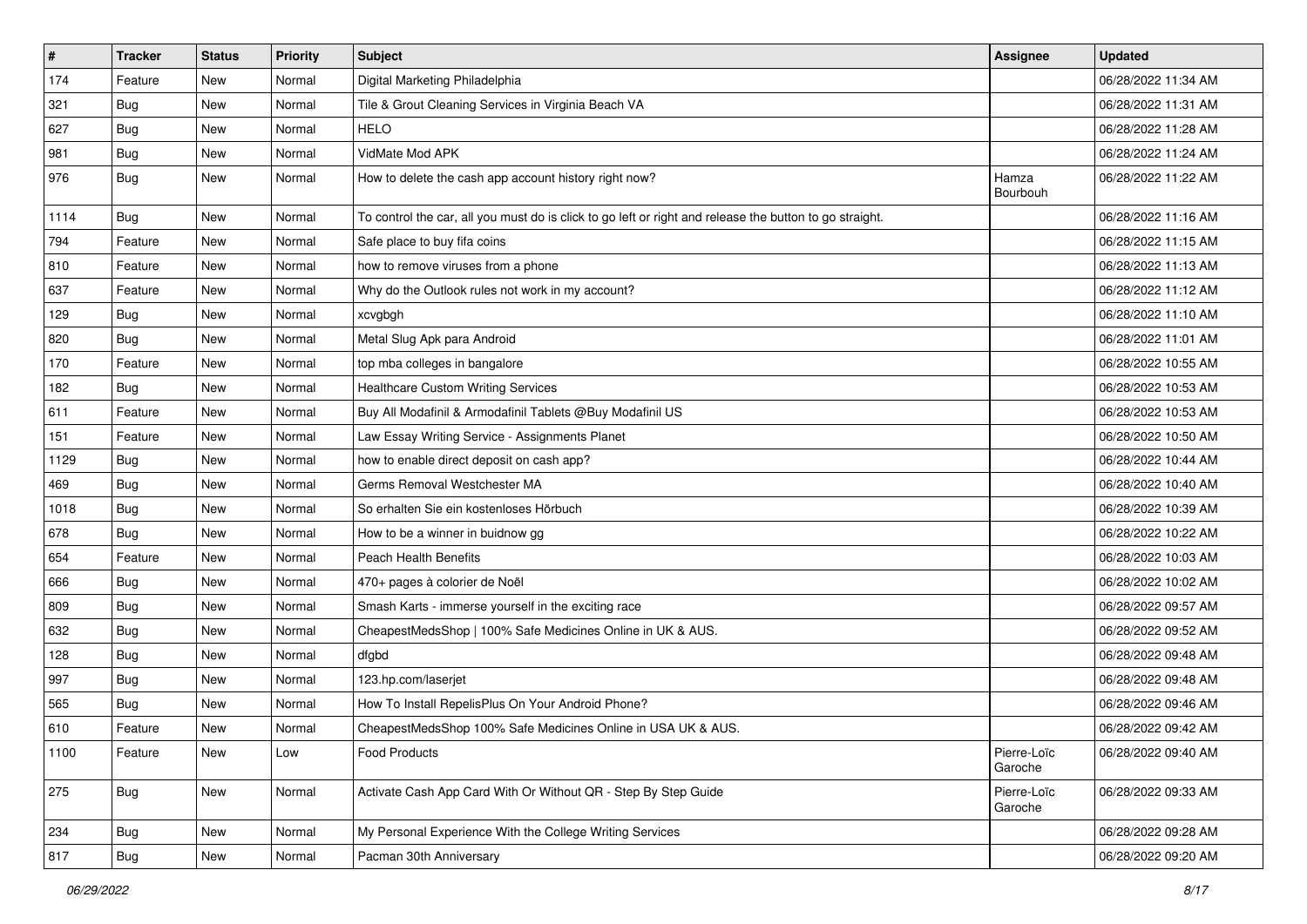| #    | <b>Tracker</b> | <b>Status</b> | Priority | <b>Subject</b>                                                                                               | <b>Assignee</b>        | <b>Updated</b>      |
|------|----------------|---------------|----------|--------------------------------------------------------------------------------------------------------------|------------------------|---------------------|
| 210  | <b>Bug</b>     | New           | Normal   | Issue with check symbol in Cash App? Dial assist number with calling Cash App customer service phone number. |                        | 06/28/2022 09:09 AM |
| 766  | Bug            | New           | Normal   | Pobreflix Mod APK Review                                                                                     |                        | 06/28/2022 08:56 AM |
| 800  | Bug            | New           | Normal   | Who Is an ETL Engineer                                                                                       |                        | 06/28/2022 08:48 AM |
| 168  | Bug            | New           | Normal   | UFC 256 Live Stream Online                                                                                   |                        | 06/28/2022 08:44 AM |
| 821  | <b>Bug</b>     | New           | Normal   | Nicoo - A Review of the Popular Battle Royale Game                                                           |                        | 06/28/2022 08:30 AM |
| 548  | <b>Bug</b>     | New           | Normal   | Web N Logo Design                                                                                            |                        | 06/28/2022 08:24 AM |
| 284  | Bug            | New           | Normal   | All About Cash App Transfer Fail Problems                                                                    |                        | 06/28/2022 08:24 AM |
| 701  | Bug            | New           | Normal   | Why Law Essay Helper UK is Necessary?                                                                        |                        | 06/28/2022 08:12 AM |
| 649  | Feature        | New           | Normal   | Pear Health Benefits                                                                                         |                        | 06/28/2022 08:04 AM |
| 247  | Bug            | New           | Normal   | best 4 Channel Amp                                                                                           |                        | 06/28/2022 07:58 AM |
| 1099 | Feature        | New           | Normal   | Whatsapp Plus - A New Way Of Communicating                                                                   |                        | 06/28/2022 07:57 AM |
| 188  | <b>Bug</b>     | New           | Normal   | Why are university students buying assignments online?                                                       | Pierre-Loïc<br>Garoche | 06/28/2022 07:46 AM |
| 608  | Feature        | New           | Normal   | How To Do Hotmail Password Reset Without Phone Number?                                                       |                        | 06/28/2022 07:39 AM |
| 707  | <b>Bug</b>     | New           | Normal   | Why Accounting Assignments Are Beneficial For The Students?                                                  | Pierre-Loïc<br>Garoche | 06/28/2022 07:29 AM |
| 722  | <b>Bug</b>     | New           | Normal   | Vergrößern Sie Instagram-Fotos mit instazoom                                                                 | Christophe<br>Garion   | 06/28/2022 07:21 AM |
| 589  | Bug            | New           | Normal   | How can I get the cash app phone number of customer support?                                                 |                        | 06/28/2022 07:11 AM |
| 245  | Bug            | New           | Normal   | Write My Essay For Me Cheap                                                                                  |                        | 06/28/2022 07:10 AM |
| 734  | Bug            | <b>New</b>    | Normal   | DR. STRANGE: Multiverse of Scheduling Madness!                                                               |                        | 06/28/2022 07:07 AM |
| 922  | <b>Bug</b>     | New           | Normal   | Why Is The Need For Assignment Writing Services?                                                             |                        | 06/28/2022 06:59 AM |
| 705  | Bug            | New           | Normal   | wuxiaworld                                                                                                   |                        | 06/28/2022 06:56 AM |
| 345  | Bug            | New           | Normal   | Stain Protection Services in Chesapeake VA                                                                   |                        | 06/28/2022 06:52 AM |
| 475  | <b>Bug</b>     | New           | Normal   | Floor Cleaning Arlington MA                                                                                  |                        | 06/28/2022 06:51 AM |
| 563  | Bug            | New           | Normal   | Understanding the Difference Between Free and Paid Mod Apks                                                  |                        | 06/28/2022 06:51 AM |
| 621  | <b>Bug</b>     | New           | Normal   | Buy All Modafinil & Armodafinil Tablets @Buy Modafinil US                                                    |                        | 06/28/2022 06:49 AM |
| 623  | <b>Bug</b>     | New           | Normal   | Listen to online radio stations for mobile phones                                                            |                        | 06/28/2022 06:33 AM |
| 640  | <b>Bug</b>     | New           | Normal   | play game with me                                                                                            |                        | 06/28/2022 06:33 AM |
| 973  | Feature        | New           | Normal   | Free NFL Streaming Sites                                                                                     |                        | 06/28/2022 06:27 AM |
| 88   | <b>Bug</b>     | <b>New</b>    | Normal   | kind2 output: When for node arguments                                                                        | Pierre-Loïc<br>Garoche | 06/28/2022 06:24 AM |
| 537  | Bug            | New           | Normal   | Get tech assistance with customer support on ATT Yahoo email login issue.                                    |                        | 06/28/2022 06:20 AM |
| 811  | Bug            | New           | Normal   | Canon IJ Network Tool                                                                                        |                        | 06/28/2022 06:12 AM |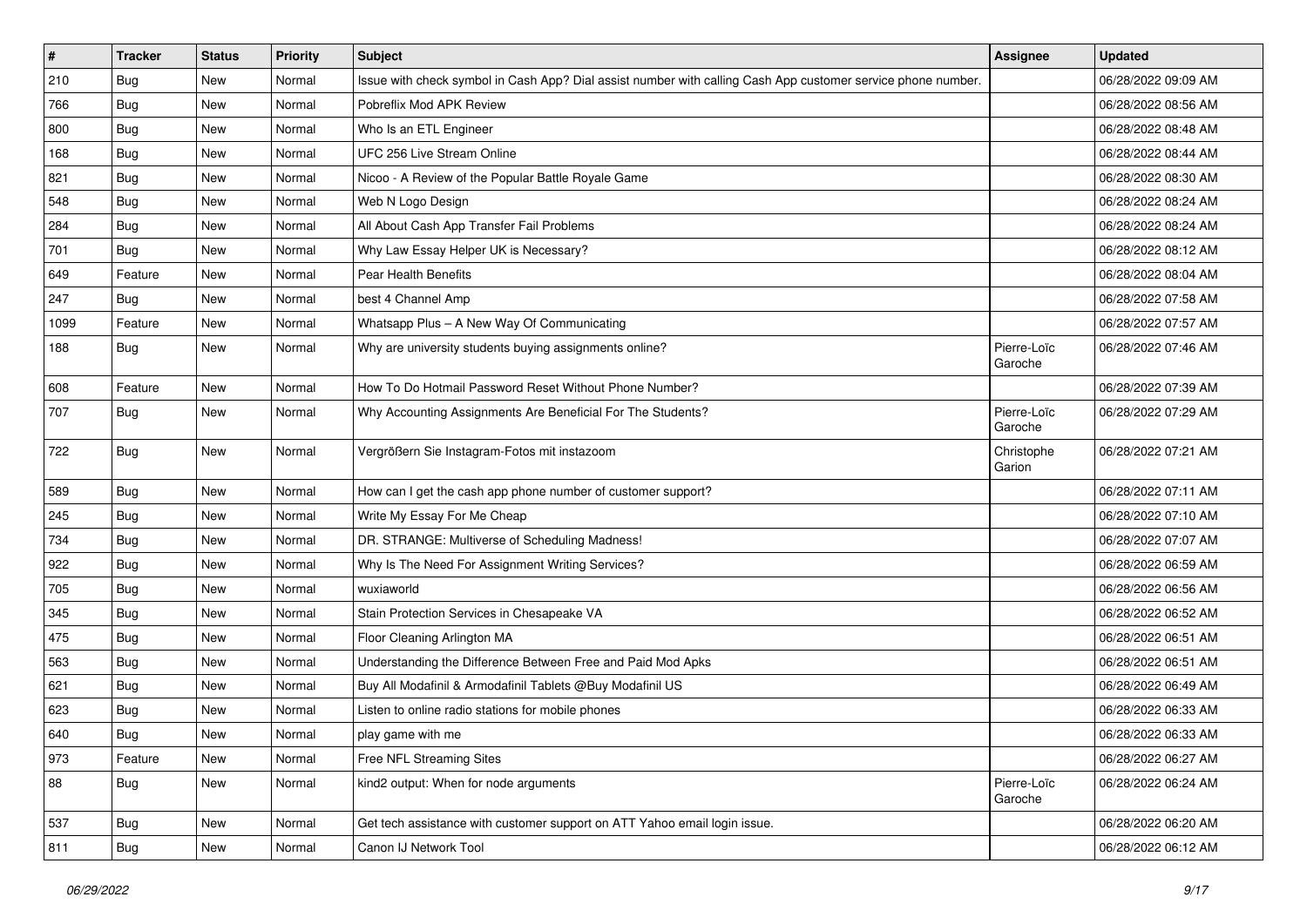| $\sharp$ | <b>Tracker</b> | <b>Status</b> | <b>Priority</b> | <b>Subject</b>                                                              | <b>Assignee</b>        | <b>Updated</b>      |
|----------|----------------|---------------|-----------------|-----------------------------------------------------------------------------|------------------------|---------------------|
| 629      | <b>Bug</b>     | New           | Normal          | How Can I Load Cash App Card at Walmart straight away?                      |                        | 06/28/2022 06:07 AM |
| 753      | Bug            | <b>New</b>    | Normal          | onlineessaygrader                                                           |                        | 06/28/2022 05:55 AM |
| 145      | <b>Bug</b>     | New           | Normal          | abdulbaissagar                                                              |                        | 06/28/2022 05:41 AM |
| 622      | Bug            | New           | Normal          | CheapestMedsShop   100% Safe Medicines Online in UK & AUS.                  |                        | 06/28/2022 05:22 AM |
| 523      | Bug            | New           | Normal          | What Is The Right Google Account Recovery Aid To Regain Account Access?     | Pierre-Loïc<br>Garoche | 06/28/2022 05:17 AM |
| 744      | Bug            | <b>New</b>    | Normal          | <b>Pixel Survive</b>                                                        |                        | 06/28/2022 05:13 AM |
| 555      | Bug            | New           | Normal          | web design development in hyderabad                                         |                        | 06/28/2022 05:01 AM |
| 702      | <b>Bug</b>     | New           | Normal          | Avail Chime Customer Service to know How To Get Chime Bank Statement        |                        | 06/28/2022 04:58 AM |
| 704      | Bug            | New           | Normal          | Reach support team of Chime Customer Service for instant help               |                        | 06/28/2022 04:57 AM |
| 822      | <b>Bug</b>     | New           | Normal          | Dowload Your Boyfriend Game                                                 |                        | 06/28/2022 04:56 AM |
| 237      | Feature        | New           | Normal          | HP Printer Assistant Software   Download & Install HP Assistant             |                        | 06/28/2022 04:50 AM |
| 231      | Bug            | New           | Normal          | Is the ringtone download difficult or not?                                  | Pierre-Loïc<br>Garoche | 06/28/2022 04:48 AM |
| 522      | Feature        | <b>New</b>    | Normal          | Can You Check App Limits, If Cash app won't let me send money?              |                        | 06/28/2022 04:46 AM |
| 230      | Bug            | New           | Normal          | Add Money To Cash App Card - Auto Cash Apps                                 |                        | 06/28/2022 04:43 AM |
| 120      | Bug            | New           | Normal          | ghfjtkx                                                                     | Pierre-Loïc<br>Garoche | 06/28/2022 04:35 AM |
| 620      | Bug            | New           | Normal          | Viagra Meds: Fastest & Quick Delivery On Your Doorstep - USA                |                        | 06/28/2022 04:33 AM |
| 965      | Bug            | New           | Normal          | Go with cash app customer service to know where I can load my cash app card |                        | 06/28/2022 04:30 AM |
| 604      | Bug            | New           | Normal          | Idle Game Online                                                            |                        | 06/28/2022 04:30 AM |
| 685      | <b>Bug</b>     | New           | Low             | youtube thumbnail downloader                                                | Pierre-Loïc<br>Garoche | 06/28/2022 04:26 AM |
| 257      | Bug            | New           | Normal          | Best latte machines                                                         |                        | 06/28/2022 04:26 AM |
| 788      | Bug            | New           | Normal          | Intro Maker Mod APK                                                         |                        | 06/28/2022 04:21 AM |
| 470      | Bug            | New           | Normal          | Commercial Floor Cleaning Westchester MA                                    |                        | 06/28/2022 04:16 AM |
| 461      | <b>Bug</b>     | New           | Normal          | Germs Removal Medford MA                                                    |                        | 06/28/2022 04:15 AM |
| 567      | <b>Bug</b>     | New           | Normal          | Singapore assignment help                                                   |                        | 06/28/2022 04:12 AM |
| 708      | <b>Bug</b>     | New           | Normal          | Efficient ways to proceed with the cash app dispute process?                |                        | 06/28/2022 04:03 AM |
| 764      | Bug            | New           | Normal          | What is available to see what I can watch HBO Max?                          |                        | 06/28/2022 03:59 AM |
| 577      | Bug            | New           | Normal          | Follow these easy steps to make Admiral Casino Login                        |                        | 06/28/2022 03:52 AM |
| 279      | Bug            | New           | High            | What is an essential feature of an internal communications app?             |                        | 06/28/2022 03:52 AM |
| 603      | <b>Bug</b>     | New           | Normal          | Premiere gratuito da lista de IPTV                                          |                        | 06/28/2022 03:48 AM |
| 1105     | <b>Bug</b>     | New           | High            | What is Mahjong online?                                                     |                        | 06/28/2022 03:47 AM |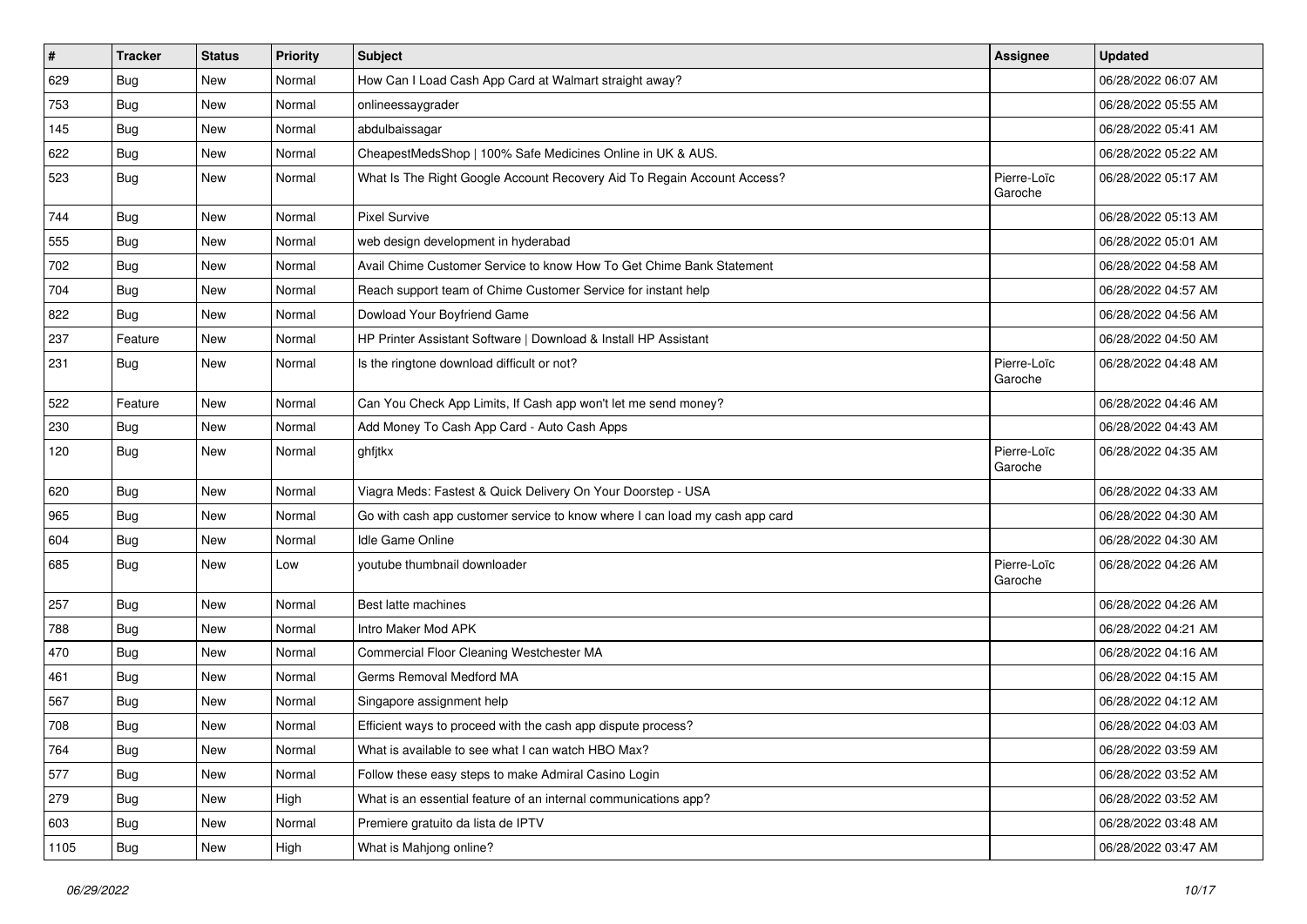| $\vert$ # | <b>Tracker</b> | <b>Status</b> | <b>Priority</b> | <b>Subject</b>                                                                   | <b>Assignee</b>        | <b>Updated</b>      |
|-----------|----------------|---------------|-----------------|----------------------------------------------------------------------------------|------------------------|---------------------|
| 466       | <b>Bug</b>     | New           | Normal          | Floor Stripping Westchester MA                                                   |                        | 06/28/2022 03:45 AM |
| 193       | Bug            | New           | Normal          | 18% Discount on Homeopathic medicines                                            |                        | 06/28/2022 03:38 AM |
| 581       | Bug            | New           | Normal          | E-Learning Course Help                                                           |                        | 06/28/2022 03:36 AM |
| 597       | Bug            | New           | Normal          | Universo s / f Download                                                          |                        | 06/28/2022 03:36 AM |
| 617       | Bug            | New           | Normal          | Buy Vidalista Tablets (Tadalafil) at [\$25 OFF + Free Shipping] Vidalistatablets |                        | 06/28/2022 03:33 AM |
| 983       | <b>Bug</b>     | New           | Normal          | Finding issue in tekken 3 game?                                                  |                        | 06/28/2022 03:26 AM |
| 551       | Bug            | New           | Normal          | Why Do Students Need Online Best Dissertation Writing Services?                  |                        | 06/28/2022 03:03 AM |
| 652       | Bug            | New           | Normal          | Sesame Health Benefits                                                           |                        | 06/28/2022 03:01 AM |
| 185       | Bug            | New           | Normal          | Non-Plagiarized Research Writing                                                 |                        | 06/28/2022 02:56 AM |
| 118       | Bug            | New           | Normal          | golf                                                                             | Anonymous              | 06/28/2022 02:52 AM |
| 799       | Bug            | New           | Normal          | Who Is an ETL Engineer                                                           |                        | 06/28/2022 02:51 AM |
| 712       | Bug            | New           | Normal          | <b>Tips and Tricks</b>                                                           |                        | 06/28/2022 02:40 AM |
| 142       | Feature        | New           | Normal          | About ashimary hair                                                              |                        | 06/28/2022 02:31 AM |
| 616       | Bug            | New           | Normal          | Buy Anavar Tablets   Anavar For Sale in USA, UK & Australia                      |                        | 06/28/2022 02:12 AM |
| 802       | Bug            | New           | Normal          | Who Is an ETL Engineer                                                           |                        | 06/28/2022 02:03 AM |
| 658       | Bug            | New           | Normal          | Watermelon Nutrition Facts And Health Benefits                                   |                        | 06/28/2022 01:57 AM |
| 578       | Feature        | New           | High            | Derrick Gore                                                                     | Pierre-Loïc<br>Garoche | 06/28/2022 01:56 AM |
| 483       | Bug            | New           | Normal          | UK best essay writing service                                                    |                        | 06/28/2022 01:35 AM |
| 253       | Bug            | New           | Normal          | Florence Lawrence                                                                |                        | 06/28/2022 01:31 AM |
| 999       | Bug            | New           | Normal          | Is there a way to find Google Feud answers?                                      |                        | 06/28/2022 01:27 AM |
| 767       | <b>Bug</b>     | New           | Normal          | apkmod                                                                           |                        | 06/28/2022 01:24 AM |
| 242       | Feature        | New           | Normal          | Descripción de Torque Pro MOD APK para Android                                   |                        | 06/28/2022 01:14 AM |
| 573       | <b>Bug</b>     | New           | Normal          | Experimente lo mejor en la aplicación Apk de juegos gratis                       |                        | 06/28/2022 12:55 AM |
| 348       | Bug            | New           | Normal          | Mold Removal Services in Chesapeake VA                                           |                        | 06/28/2022 12:53 AM |
| 153       | <b>Bug</b>     | New           | Normal          | urgent loan online                                                               | Christophe<br>Garion   | 06/28/2022 12:49 AM |
| 132       | Bug            | New           | Normal          | concrete-everything                                                              |                        | 06/28/2022 12:47 AM |
| 264       | Bug            | New           | Normal          | We Buy Your Unwanted Car                                                         | Corentin<br>Lauverjat  | 06/28/2022 12:43 AM |
| 200       | Bug            | New           | Normal          | uiopi[o                                                                          |                        | 06/28/2022 12:33 AM |
| 814       | Bug            | New           | Normal          | Stage Fright Cure                                                                | Pierre-Loïc<br>Garoche | 06/28/2022 12:31 AM |
| 516       | <b>Bug</b>     | New           | Normal          | Does Cash App Help To Get Cash App Refund Without Any Interruption?              |                        | 06/28/2022 12:20 AM |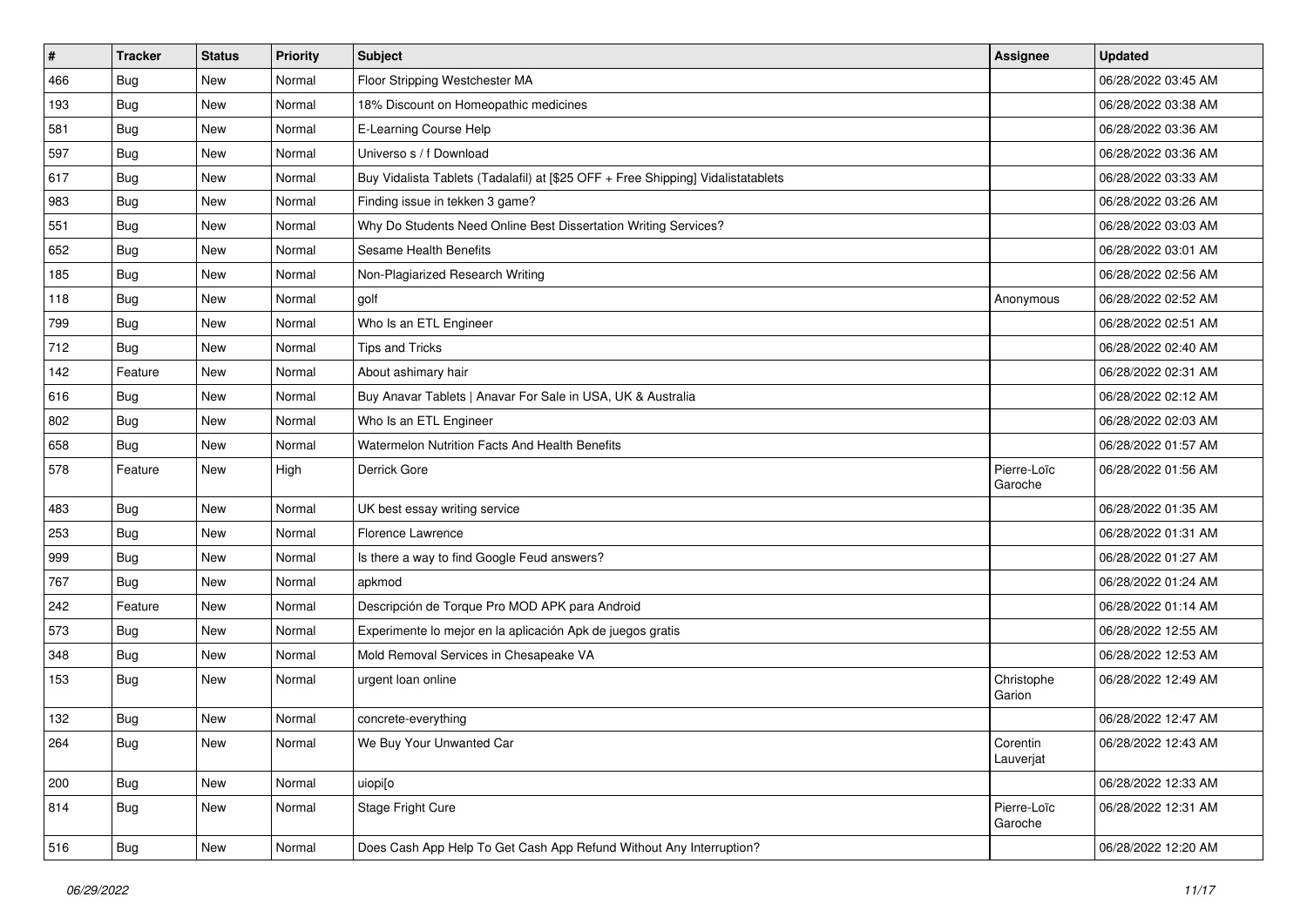| $\vert$ # | <b>Tracker</b> | <b>Status</b> | <b>Priority</b> | <b>Subject</b>                                                                | <b>Assignee</b>        | <b>Updated</b>      |
|-----------|----------------|---------------|-----------------|-------------------------------------------------------------------------------|------------------------|---------------------|
| 628       | <b>Bug</b>     | New           | Normal          | CV reviewing services!                                                        |                        | 06/28/2022 12:17 AM |
| 114       | Bug            | <b>New</b>    | Normal          | <b>Medical Research Writing Services</b>                                      |                        | 06/28/2022 12:06 AM |
| 140       | Bug            | New           | Normal          | sugarbalanceusa                                                               |                        | 06/28/2022 12:05 AM |
| 782       | Bug            | New           | Normal          | Comment faire une sonnerie téléphonique                                       |                        | 06/27/2022 11:56 PM |
| 803       | Feature        | New           | High            | Ketamine Online Store                                                         | Pierre-Loïc<br>Garoche | 06/27/2022 11:48 PM |
| 714       | Bug            | New           | Normal          | Cuevana 3 Premium - Enjoy Your Favorite Movies and TV Shows on Your Smart TV  |                        | 06/27/2022 11:43 PM |
| 717       | Bug            | <b>New</b>    | Normal          | Disney Plus Apk - Watch Movies and TV Shows on Your Device                    |                        | 06/27/2022 11:38 PM |
| 939       | Bug            | New           | Normal          | Ability to change sound notifications                                         | Christophe<br>Garion   | 06/27/2022 11:29 PM |
| 607       | Bug            | New           | Normal          | Vex 5                                                                         |                        | 06/27/2022 11:24 PM |
| 572       | Feature        | New           | Normal          | New features of WhatsApp Plus on Android phones                               | Pierre-Loïc<br>Garoche | 06/27/2022 11:22 PM |
| 665       | Feature        | New           | Normal          | Look for a dedicated help with finance assignment                             |                        | 06/27/2022 11:10 PM |
| 595       | Bug            | New           | Normal          | RFM Online - une révolution dans la gestion de l'identité numérique           |                        | 06/27/2022 11:06 PM |
| 116       | Bug            | <b>New</b>    | Normal          | aertaeyg                                                                      |                        | 06/27/2022 11:06 PM |
| 481       | <b>Bug</b>     | New           | Normal          | Nur Online Shop                                                               |                        | 06/27/2022 11:05 PM |
| 178       | <b>Bug</b>     | <b>New</b>    | Normal          | transparent lace wigs                                                         |                        | 06/27/2022 11:04 PM |
| 772       | Bug            | New           | Normal          | united airlines baggage policy                                                |                        | 06/27/2022 10:53 PM |
| 830       | Bug            | New           | Normal          | Poppy Playtime APK                                                            |                        | 06/27/2022 10:31 PM |
| 592       | Bug            | New           | Normal          | Deezer Premium APK - Baixe músicas de qualquer lugar do mundo de graça        |                        | 06/27/2022 10:23 PM |
| 737       | <b>Bug</b>     | New           | Normal          | How Do I Talk To A Live Person At Facebook If Anything Is Doubtful?           |                        | 06/27/2022 09:59 PM |
| 762       | Bug            | <b>New</b>    | Normal          | How To Add Money To A Cash App Card If Struggling With Low Amount?            |                        | 06/27/2022 09:58 PM |
| 600       | Bug            | New           | Normal          | Play Store Pro                                                                |                        | 06/27/2022 09:43 PM |
| 561       | Bug            | New           | Normal          | Enjoy the Full YouTube Premium Experience With YouTube Premium Membership     |                        | 06/27/2022 09:33 PM |
| 948       | <b>Bug</b>     | New           | Normal          | Canon IJ Network Tool                                                         |                        | 06/27/2022 09:30 PM |
| 215       | <b>Bug</b>     | New           | Normal          | How For Top Level Cell Phone For You                                          |                        | 06/27/2022 09:19 PM |
| 601       | Bug            | New           | Normal          | Best Essay Writing Service UK                                                 | Pierre-Loïc<br>Garoche | 06/27/2022 09:13 PM |
| 73        | Bug            | New           | Urgent          | properties ID is not set in Json in EMF backend                               | Pierre-Loïc<br>Garoche | 06/27/2022 09:11 PM |
| 211       | Bug            | New           | Normal          | Problem in Cash App rebate? Call Cash App customer service number for help.   |                        | 06/27/2022 09:05 PM |
| 777       | Bug            | New           | Normal          | Obtain driving instructions using Google Maps.                                |                        | 06/27/2022 09:05 PM |
| 554       | <b>Bug</b>     | New           | Normal          | XvideoStudio Video Editor APK Free Download on TechToDown                     |                        | 06/27/2022 08:59 PM |
| 783       | Bug            | New           | Normal          | How Do I Determine The Reasons And Solutions To Fix Cash App Transfer Failed? |                        | 06/27/2022 08:58 PM |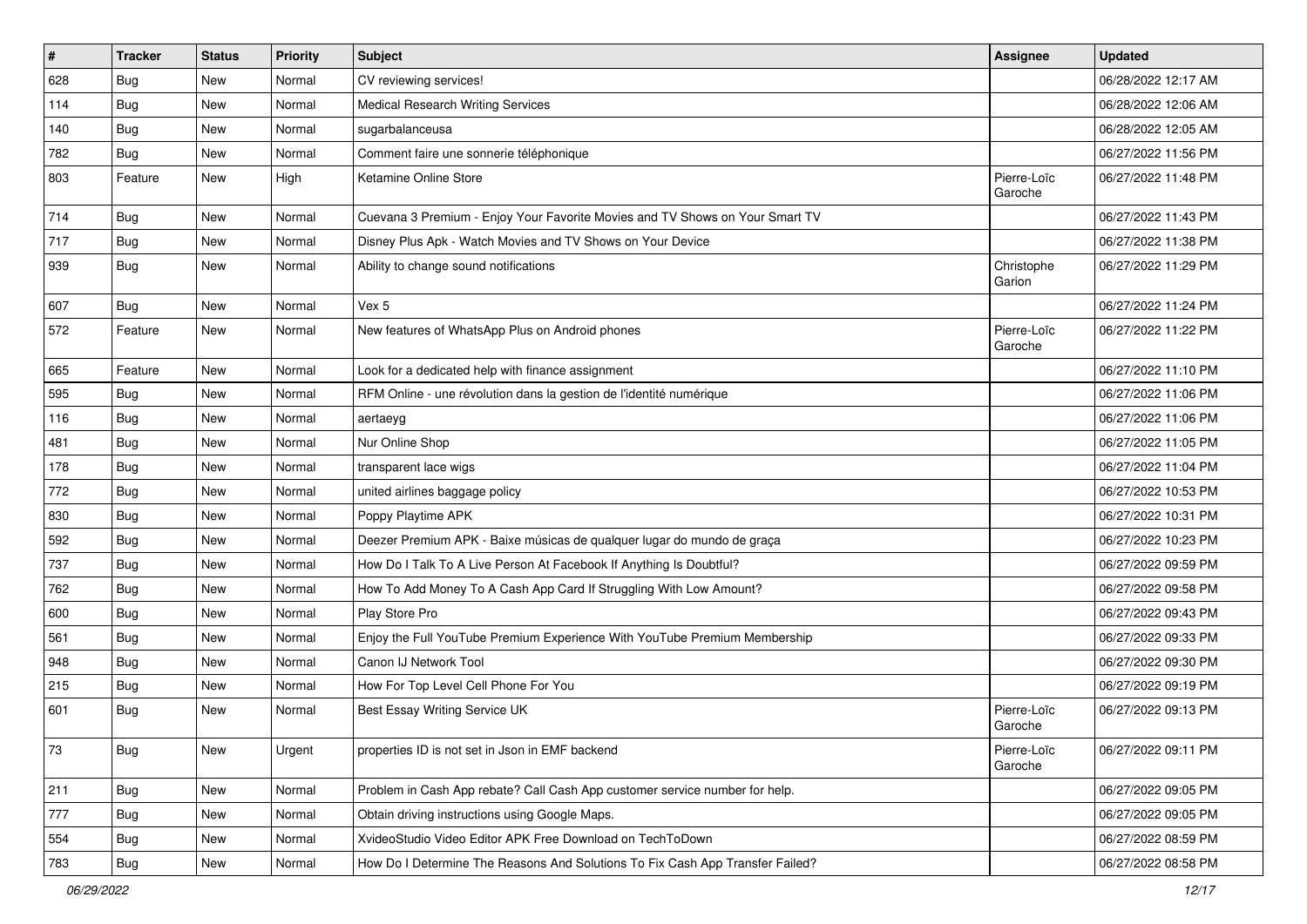| $\pmb{\#}$ | <b>Tracker</b> | <b>Status</b> | Priority | <b>Subject</b>                                                                           | <b>Assignee</b>        | <b>Updated</b>      |
|------------|----------------|---------------|----------|------------------------------------------------------------------------------------------|------------------------|---------------------|
| 568        | <b>Bug</b>     | New           | Normal   | Instale a versão mais recente do YouTube Premium                                         |                        | 06/27/2022 08:56 PM |
| 761        | Bug            | New           | Normal   | What is it about basketball that makes it so popular in the United States?               | Corentin<br>Lauverjat  | 06/27/2022 08:40 PM |
| 718        | <b>Bug</b>     | New           | High     | Solve Complex Accounting Assignments                                                     | Hamza<br>Bourbouh      | 06/27/2022 08:38 PM |
| 804        | <b>Bug</b>     | New           | Normal   | Review                                                                                   |                        | 06/27/2022 08:38 PM |
| 559        | <b>Bug</b>     | New           | High     | What Are Permission For Applications like Facebook Sending MMS?                          |                        | 06/27/2022 08:34 PM |
| 824        | Feature        | New           | Normal   | How to watch Fox News on my Smart TV or similar devices?                                 | Pierre-Loïc<br>Garoche | 06/27/2022 08:32 PM |
| 557        | Feature        | <b>New</b>    | Normal   | <b>Business Law Assignment Help</b>                                                      |                        | 06/27/2022 08:31 PM |
| 971        | <b>Bug</b>     | New           | Normal   | How Do I Check Balance On Cash App Card With Optimum Ease?                               |                        | 06/27/2022 08:16 PM |
| 779        | Feature        | New           | Normal   | Latest Whatsapp groups for Teens                                                         | Pierre-Loïc<br>Garoche | 06/27/2022 08:15 PM |
| 285        | Bug            | New           | Normal   | Have you ever written an essay?                                                          |                        | 06/27/2022 08:05 PM |
| 951        | Bug            | New           | Normal   | Canon.com/ijsetup                                                                        |                        | 06/27/2022 07:56 PM |
| 774        | Bug            | New           | Normal   | Follow proper initiatives                                                                |                        | 06/27/2022 07:54 PM |
| 512        | <b>Bug</b>     | New           | Normal   | The Importance Of Using Custom Writing Services                                          |                        | 06/27/2022 07:52 PM |
| 502        | Bug            | <b>New</b>    | Normal   | Les instructions pour définir des sonneries pour iPhone sont simples et faciles à suivre |                        | 06/27/2022 07:52 PM |
| 612        | <b>Bug</b>     | New           | Normal   | <b>Luxury Slingshot Rental</b>                                                           |                        | 06/27/2022 07:36 PM |
| 634        | <b>Bug</b>     | New           | Normal   | Buy Vidalista Tablets (Tadalafil) at [\$25 OFF + Free Shipping] Vidalistatablets         |                        | 06/27/2022 07:24 PM |
| 161        | <b>Bug</b>     | New           | Normal   | dfdrtyuio                                                                                |                        | 06/27/2022 07:21 PM |
| 677        | <b>Bug</b>     | New           | Normal   | Logo Design Services Near Me                                                             |                        | 06/27/2022 07:18 PM |
| 661        | Bug            | New           | Normal   | Turbo VPN MOD APK Download                                                               |                        | 06/27/2022 07:18 PM |
| 586        | Bug            | New           | Normal   | Best Modifications For Your Mobile Phone                                                 |                        | 06/27/2022 07:15 PM |
| 987        | <b>Bug</b>     | New           | Normal   | <b>Medicinal Mushrooms</b>                                                               |                        | 06/27/2022 07:13 PM |
| 542        | Bug            | <b>New</b>    | Normal   | Web N Logo Design                                                                        |                        | 06/27/2022 07:02 PM |
| 217        | <b>Bug</b>     | New           | Normal   | How this service matter most?                                                            |                        | 06/27/2022 06:48 PM |
| 352        | <b>Bug</b>     | New           | Normal   | Tile & Grout Cleaning Services in Chesapeake VA                                          |                        | 06/27/2022 06:39 PM |
| 509        | Feature        | New           | Normal   | Fashion                                                                                  | Anonymous              | 06/27/2022 06:39 PM |
| 659        | <b>Bug</b>     | New           | Normal   | Olive Oil Properties And Health Benefits                                                 |                        | 06/27/2022 06:34 PM |
| 202        | <b>Bug</b>     | New           | Normal   | blonde wig                                                                               |                        | 06/27/2022 06:27 PM |
| 618        | <b>Bug</b>     | New           | Normal   | Buy Steroids Online with OurMedicnes.com   Best Quality Steroids                         |                        | 06/27/2022 06:17 PM |
| 739        | Bug            | New           | Normal   | law dissertation help                                                                    |                        | 06/27/2022 06:12 PM |
| 150        | <b>Bug</b>     | New           | Normal   | dfgh                                                                                     |                        | 06/27/2022 05:59 PM |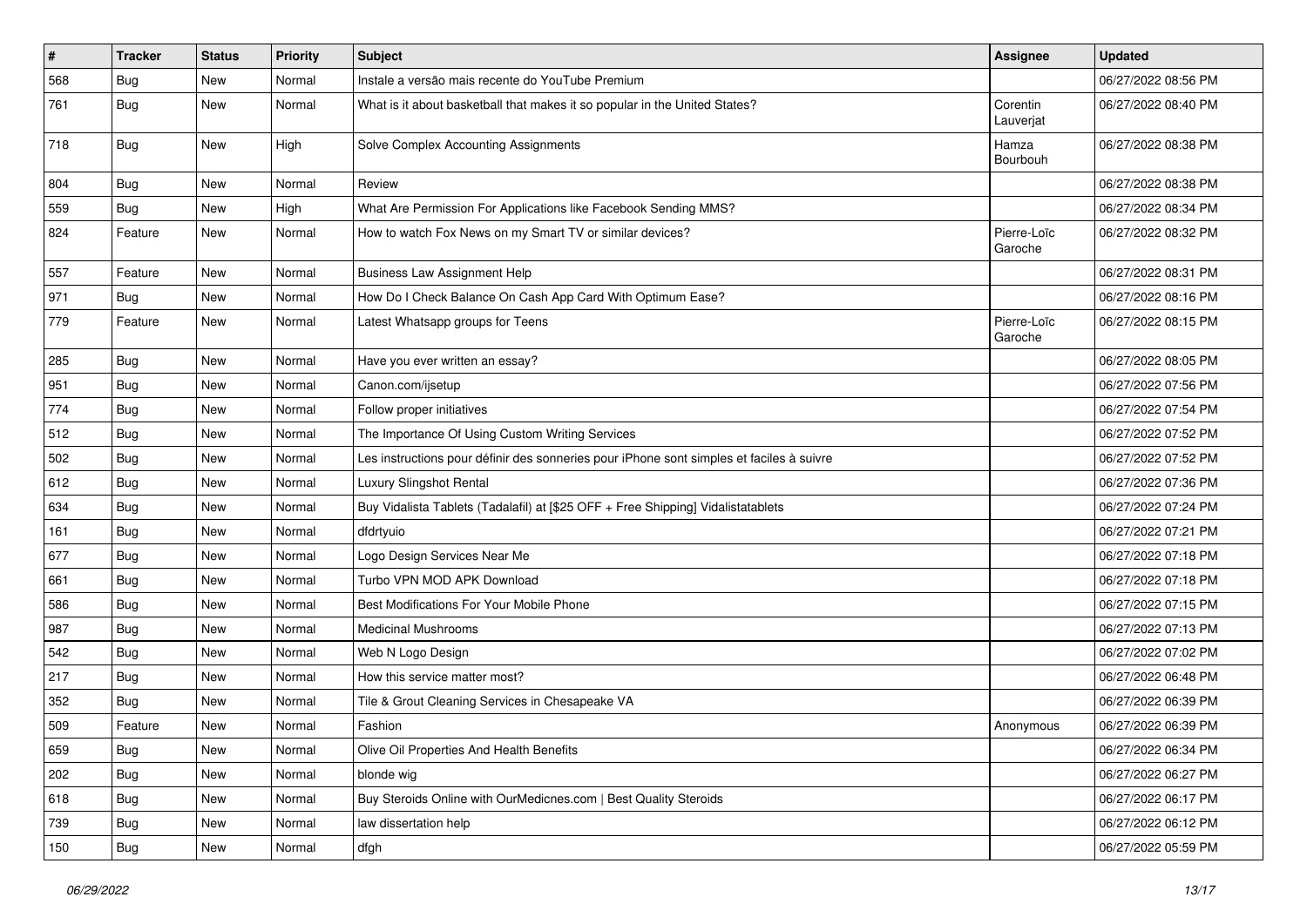| $\sharp$ | <b>Tracker</b> | <b>Status</b> | <b>Priority</b> | <b>Subject</b>                                                             | Assignee               | <b>Updated</b>      |
|----------|----------------|---------------|-----------------|----------------------------------------------------------------------------|------------------------|---------------------|
| 602      | <b>Bug</b>     | New           | Normal          | Best Essay Writing Service UK                                              | Pierre-Loïc<br>Garoche | 06/27/2022 05:53 PM |
| 756      | Feature        | <b>New</b>    | Normal          | Your one-stop destination for the thesis writing service                   |                        | 06/27/2022 05:46 PM |
| 587      | <b>Bug</b>     | New           | Normal          | Why Picsart Pro Offers Great Features                                      |                        | 06/27/2022 05:28 PM |
| 457      | Bug            | New           | Normal          | Carpet Cleaning Medford MA                                                 |                        | 06/27/2022 05:21 PM |
| 682      | <b>Bug</b>     | New           | Normal          | Does Facebook customer service live chat allow to speak with someone?      |                        | 06/27/2022 05:19 PM |
| 787      | <b>Bug</b>     | <b>New</b>    | Normal          | Assured Assignment Help                                                    |                        | 06/27/2022 05:19 PM |
| 695      | Bug            | New           | Normal          | Refer Listas IPTV Apk                                                      |                        | 06/27/2022 05:13 PM |
| 673      | <b>Bug</b>     | New           | Normal          | Learn the basics of pixel art - Clear grid                                 |                        | 06/27/2022 05:06 PM |
| 540      | Bug            | New           | Normal          | Why Haven't I Received My Cash App Card? Can I get t the reasons behind it |                        | 06/27/2022 04:54 PM |
| 583      | <b>Bug</b>     | <b>New</b>    | High            | Need the Cash app customer service phone number?                           |                        | 06/27/2022 04:49 PM |
| 558      | Feature        | New           | Normal          | <b>Stunning Classic Sofas</b>                                              |                        | 06/27/2022 04:44 PM |
| 479      | Bug            | New           | Normal          | Limousine Service Bellevue WA                                              |                        | 06/27/2022 04:37 PM |
| 63       | Feature        | New           | Normal          | Skip normalization step in mutation generation if it possible              | Pierre-Loïc<br>Garoche | 06/27/2022 04:16 PM |
| 763      | Bug            | New           | High            | How to Make a Ringtone on Your iPhone                                      |                        | 06/27/2022 04:16 PM |
| 760      | <b>Bug</b>     | New           | Normal          | apkmod                                                                     |                        | 06/27/2022 04:13 PM |
| 986      | <b>Bug</b>     | New           | Normal          | dbhdsvbhdf                                                                 | Christophe<br>Garion   | 06/27/2022 04:12 PM |
| 738      | <b>Bug</b>     | New           | Normal          | How Much Amount Do I Get Using The Referral Code For Cash App?             |                        | 06/27/2022 03:58 PM |
| 953      | Bug            | New           | Normal          | Manga Dogs - Read Your Favorite Comics on Your Smartphone                  |                        | 06/27/2022 03:53 PM |
| 272      | Feature        | New           | Normal          | Fashion                                                                    |                        | 06/27/2022 03:53 PM |
| 686      | Bug            | New           | Normal          | Welcome To The Most Demandable Mahipalpur Escorts Agency                   |                        | 06/27/2022 03:45 PM |
| 546      | Feature        | New           | Normal          | Quickbooks Error                                                           |                        | 06/27/2022 03:44 PM |
| 655      | Bug            | New           | Normal          | <b>Eggplant Health Benefits</b>                                            |                        | 06/27/2022 03:40 PM |
| 216      | Feature        | New           | High            | Barry Keoghan                                                              | Pierre-Loïc<br>Garoche | 06/27/2022 03:26 PM |
| 662      | <b>Bug</b>     | <b>New</b>    | Normal          | Oreo TV Download - The Easiest Way to Watch Live TV                        |                        | 06/27/2022 03:14 PM |
| 1119     | <b>Bug</b>     | New           | Normal          | Klondike Solitaire                                                         |                        | 06/27/2022 03:00 PM |
| 115      | <b>Bug</b>     | New           | Normal          | NFL LIVE STREAM                                                            |                        | 06/27/2022 02:53 PM |
| 668      | Bug            | New           | Normal          | Get to know Cash App Refund Process here                                   |                        | 06/27/2022 02:38 PM |
| 225      | Bug            | New           | Normal          | instant personal loan                                                      |                        | 06/27/2022 02:20 PM |
| 615      | <b>Bug</b>     | New           | Normal          | CheapestMedsShop   100% Safe Medicines Online in USA UK & AUS.             |                        | 06/27/2022 02:19 PM |
| 196      | <b>Bug</b>     | New           | Normal          | Homoeobazaar For Homeopathy Medicines                                      |                        | 06/27/2022 02:18 PM |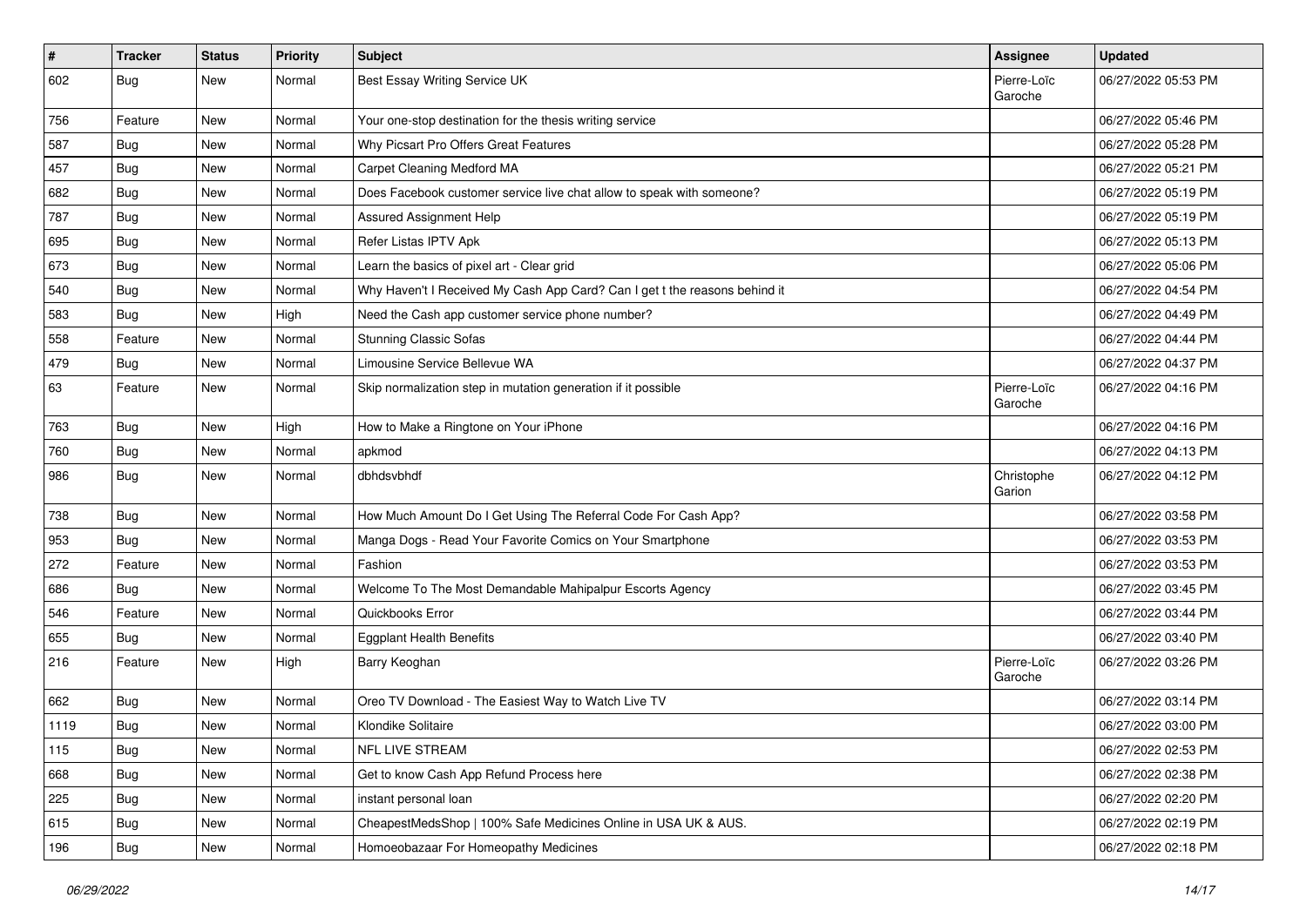| $\sharp$ | <b>Tracker</b> | <b>Status</b> | Priority | <b>Subject</b>                                                            | <b>Assignee</b>      | <b>Updated</b>      |
|----------|----------------|---------------|----------|---------------------------------------------------------------------------|----------------------|---------------------|
| 613      | <b>Bug</b>     | New           | Normal   | Buy Aspadol 100mg Tab Online in US, UK, AU   Erospharmacy                 |                      | 06/27/2022 02:16 PM |
| 484      | <b>Bug</b>     | New           | Normal   | UK best essay writing service                                             |                      | 06/27/2022 02:01 PM |
| 526      | Bug            | New           | Normal   | Soundcloud to mp3 converter - Download Soundcloud songs                   |                      | 06/27/2022 01:55 PM |
| 274      | Bug            | New           | Normal   | How AI is transforming coupon marketing campaigns?                        | Anonymous            | 06/27/2022 01:54 PM |
| 1128     | Bug            | New           | Normal   | cvjvfbdi                                                                  | Hamza<br>Bourbouh    | 06/27/2022 01:52 PM |
| 450      | <b>Bug</b>     | New           | Normal   | Floor Stripping Quincy MA                                                 |                      | 06/27/2022 01:48 PM |
| 552      | Feature        | New           | Normal   | Radio rfm and the benefits of radio rfm                                   |                      | 06/27/2022 01:44 PM |
| 1101     | Bug            | New           | Normal   | How to Delete Cash App History at once?                                   |                      | 06/27/2022 01:33 PM |
| 995      | Feature        | <b>New</b>    | Normal   | "ij.start canon                                                           |                      | 06/27/2022 01:29 PM |
| 812      | Feature        | New           | Normal   | canon.com/ijsetup                                                         |                      | 06/27/2022 01:21 PM |
| 222      | Bug            | New           | Normal   | Social Profile links                                                      |                      | 06/27/2022 01:15 PM |
| 184      | Bug            | New           | Normal   | Affordable Business Writing Services                                      |                      | 06/27/2022 01:09 PM |
| 400      | <b>Bug</b>     | New           | Normal   | Office Moving Services in Potomac MD                                      |                      | 06/27/2022 12:57 PM |
| 465      | Bug            | <b>New</b>    | Normal   | Carpet Cleaning Westchester MA                                            |                      | 06/27/2022 12:50 PM |
| 1107     | Feature        | New           | High     | Where do you have to find an application to watch news and sports videos? | Christophe<br>Garion | 06/27/2022 12:38 PM |
| 716      | Bug            | New           | Normal   | La celebración de un BabyShower.                                          |                      | 06/27/2022 12:29 PM |
| 801      | <b>Bug</b>     | New           | Normal   | Who Is an ETL Engineer                                                    |                      | 06/27/2022 12:25 PM |
| 564      | Bug            | New           | Normal   | How To Install RepelisPlus On Your Android Phone?                         |                      | 06/27/2022 12:23 PM |
| 579      | Bug            | New           | Normal   | YOUR CV MAKES YOUR FIRST IMPRESSION                                       | Christophe<br>Garion | 06/27/2022 12:22 PM |
| 609      | Bug            | New           | High     | Online Trusted Medicine Store in US for Health - Genericmedsupply         |                      | 06/27/2022 12:02 PM |
| 233      | Bug            | New           | Normal   | Anauthorsway.com: My User Experience                                      |                      | 06/27/2022 12:02 PM |
| 770      | <b>Bug</b>     | New           | Normal   | Canon IJ Network Tool                                                     |                      | 06/27/2022 11:57 AM |
| 644      | Bug            | <b>New</b>    | Normal   | <b>TeaTV App Review</b>                                                   |                      | 06/27/2022 11:47 AM |
| 235      | <b>Bug</b>     | New           | Low      | HP Printer Assistant Software   Download & Install HP Assistant           |                      | 06/27/2022 10:48 AM |
| 1118     | <b>Bug</b>     | New           | Normal   | Gameplay Minecraft                                                        |                      | 06/27/2022 10:33 AM |
| 538      | Bug            | New           | Normal   | Will cash app refund money if scammed quickly?                            |                      | 06/27/2022 10:25 AM |
| 792      | <b>Bug</b>     | New           | Normal   | What is Google Camera Mod?                                                |                      | 06/27/2022 10:20 AM |
| 232      | Bug            | New           | Normal   | FM whatsapp messaging app.                                                |                      | 06/27/2022 10:04 AM |
| 642      | <b>Bug</b>     | New           | Normal   | thong tin thoi tiet ngay hom nay                                          |                      | 06/27/2022 10:03 AM |
| 590      | <b>Bug</b>     | New           | Normal   | Follow proper initiatives to check my cash app card balance:              |                      | 06/27/2022 09:57 AM |
| 675      | <b>Bug</b>     | New           | Normal   | What Are Smart Tactics To Fix Cash App Transfer Failed Hurdles?           |                      | 06/27/2022 09:51 AM |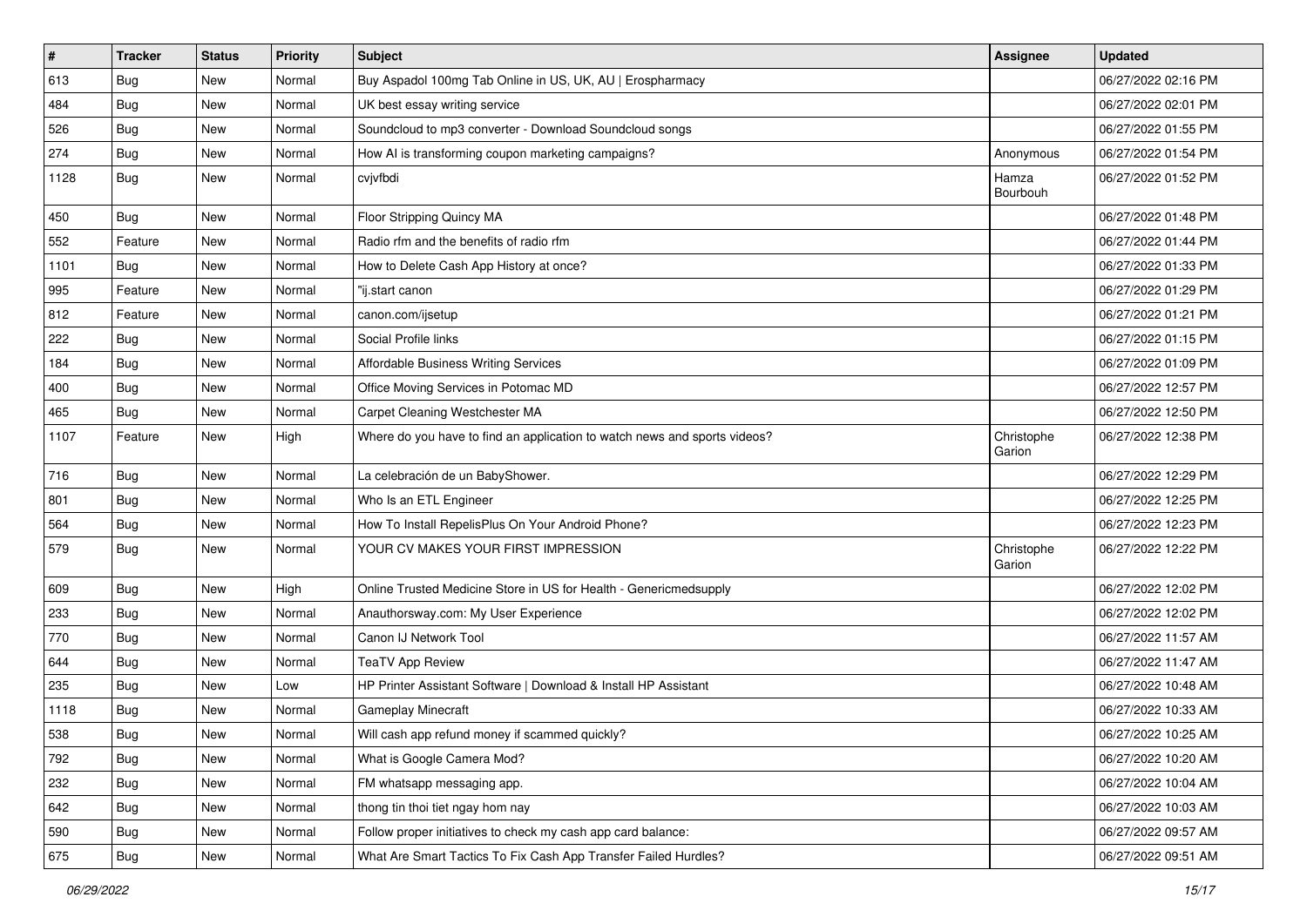| $\vert$ # | Tracker    | <b>Status</b> | <b>Priority</b> | Subject                                                                                                                                                                                                                                           | <b>Assignee</b>        | <b>Updated</b>      |
|-----------|------------|---------------|-----------------|---------------------------------------------------------------------------------------------------------------------------------------------------------------------------------------------------------------------------------------------------|------------------------|---------------------|
| 798       | Bug        | New           | Normal          | Who Is an ETL Engineer                                                                                                                                                                                                                            |                        | 06/27/2022 09:48 AM |
| 944       | Feature    | <b>New</b>    | Normal          | Canon.com/ijsetup                                                                                                                                                                                                                                 |                        | 06/27/2022 09:46 AM |
| 819       | Bug        | New           | Normal          | Metal Slug Apk para Android                                                                                                                                                                                                                       |                        | 06/27/2022 09:35 AM |
| 988       | <b>Bug</b> | New           | Normal          | <b>Medicinal Mushrooms</b>                                                                                                                                                                                                                        |                        | 06/27/2022 09:33 AM |
| 614       | Bug        | New           | Normal          | Como baixar o MOD APK no celular                                                                                                                                                                                                                  |                        | 06/27/2022 09:26 AM |
| 657       | Bug        | New           | Normal          | Coconut Nutrition Facts And Health Benefits                                                                                                                                                                                                       |                        | 06/27/2022 08:56 AM |
| 113       | <b>Bug</b> | New           | Normal          | ufc 254 live                                                                                                                                                                                                                                      |                        | 06/27/2022 08:54 AM |
| 959       | Bug        | New           | Normal          | Get connected with cash app team-How to get money off cash app at walmart without card                                                                                                                                                            |                        | 06/27/2022 08:52 AM |
| 653       | <b>Bug</b> | New           | Normal          | Jujube (Jinjoles): Properties And Health Benefits                                                                                                                                                                                                 |                        | 06/27/2022 08:47 AM |
| 720       | <b>Bug</b> | New           | Normal          | How does Cash App Phone Number provide a quick treatment?                                                                                                                                                                                         |                        | 06/27/2022 08:02 AM |
| 158       | Bug        | New           | Normal          | dfghj zcvgh                                                                                                                                                                                                                                       |                        | 06/27/2022 07:28 AM |
| 681       | Feature    | New           | High            | Online Class                                                                                                                                                                                                                                      |                        | 06/27/2022 07:20 AM |
| 996       | Bug        | New           | Normal          | Cricut.com/setup                                                                                                                                                                                                                                  |                        | 06/27/2022 07:12 AM |
| 317       | <b>Bug</b> | New           | Normal          | Eco/Green Cleaning Services in Virginia Beach VA                                                                                                                                                                                                  |                        | 06/27/2022 07:03 AM |
| 807       | <b>Bug</b> | New           | Normal          | 1v1Battle is a strategic action 'Build and shoot' game                                                                                                                                                                                            |                        | 06/27/2022 06:52 AM |
| 727       | Bug        | New           | Normal          | Drive for speed simulator mod apk                                                                                                                                                                                                                 | Pierre-Loïc<br>Garoche | 06/27/2022 06:33 AM |
| 985       | Bug        | New           | Normal          | Find out the vitality of Facebook Phone Number:                                                                                                                                                                                                   |                        | 06/27/2022 05:39 AM |
| 978       | <b>Bug</b> | New           | Normal          | Delamore Lodge is a place to stay.                                                                                                                                                                                                                |                        | 06/27/2022 04:57 AM |
| 1127      | <b>Bug</b> | New           | Normal          | Is there any support to find Google Feud answers?                                                                                                                                                                                                 |                        | 06/27/2022 04:27 AM |
| 544       | Bug        | New           | Normal          | Hey! I had a very cool idea to order our general picture on canvas for my family as a gift. But couldn't find a good<br>one. Once my friend advised me this article in which I found what I was looking for and gave a cool gift to my<br>family. |                        | 06/27/2022 04:10 AM |
| 596       | Bug        | New           | Normal          | <b>Kids Games</b>                                                                                                                                                                                                                                 |                        | 06/27/2022 04:08 AM |
| 823       | Feature    | New           | Normal          | How much does Disney Plus cost?                                                                                                                                                                                                                   | Pierre-Loïc<br>Garoche | 06/27/2022 04:05 AM |
| 646       | Feature    | New           | Normal          | <b>Collaborative Research Group</b>                                                                                                                                                                                                               |                        | 06/27/2022 04:01 AM |
| 966       | Bug        | New           | Normal          | How to Download the Filmes                                                                                                                                                                                                                        |                        | 06/27/2022 03:25 AM |
| 468       | Bug        | New           | Normal          | Floor Cleaning Westchester MA                                                                                                                                                                                                                     |                        | 06/27/2022 02:41 AM |
| 806       | Feature    | New           | Normal          | Go everywhere thanks to mapquest driving directions                                                                                                                                                                                               |                        | 06/27/2022 02:39 AM |
| 1112      | Bug        | New           | Normal          | What Cash App Policy Says If Random Person Sent Me Money On Cash App?                                                                                                                                                                             |                        | 06/27/2022 02:39 AM |
| 1001      | Bug        | New           | Normal          | Venmo Keep Saying Error?                                                                                                                                                                                                                          |                        | 06/27/2022 02:20 AM |
| 1117      | <b>Bug</b> | New           | Normal          | Equal Words - Word search game for PC and Windows Phone                                                                                                                                                                                           |                        | 06/27/2022 02:12 AM |
| 154       | Bug        | New           | Normal          | fdgyyrut gyrtrw                                                                                                                                                                                                                                   |                        | 06/27/2022 01:21 AM |